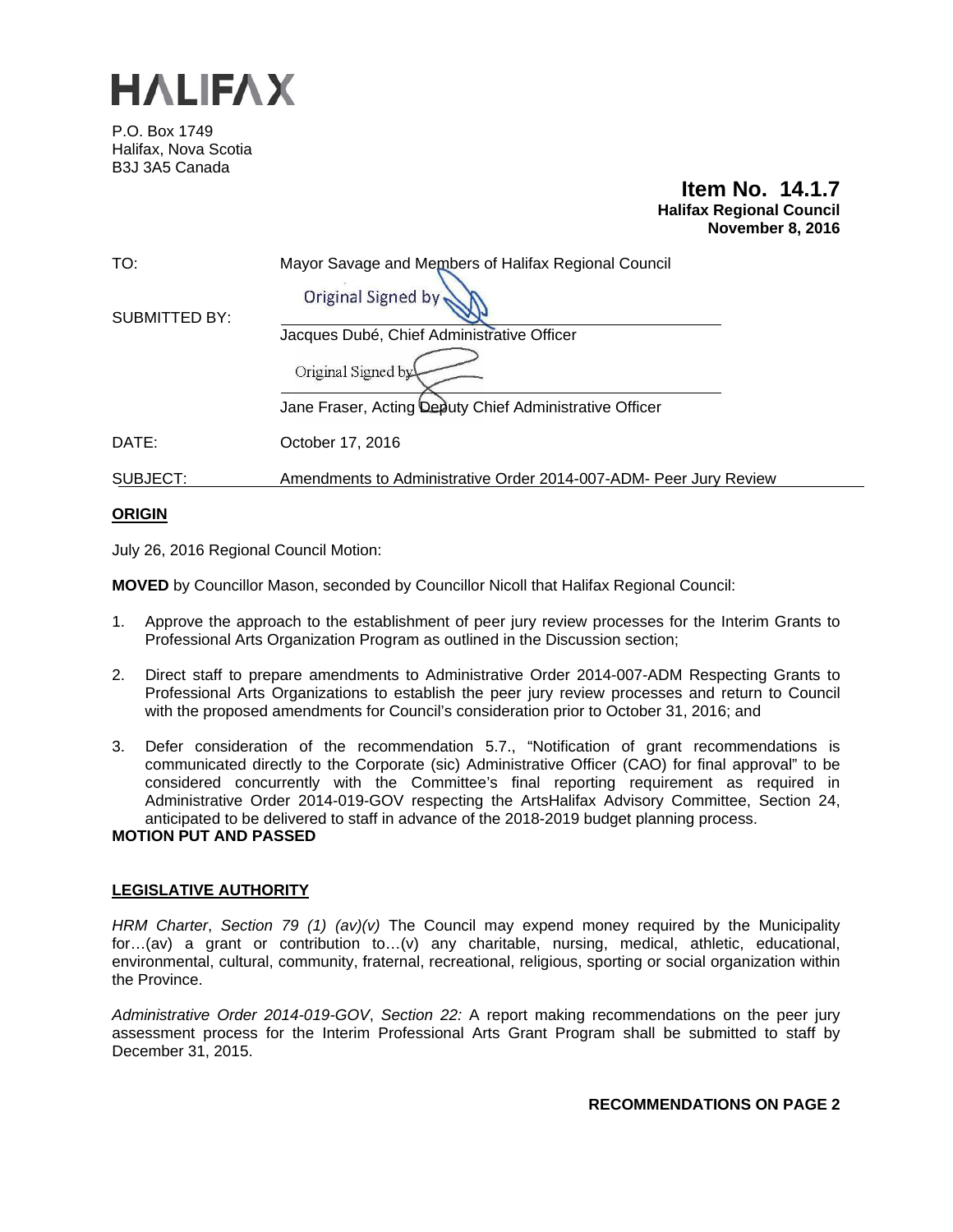#### **RECOMMENDATION**

It is recommended Halifax Regional Council:

- 1. Adopt the amendments to Administrative Order 2014-007-ADM, the Administrative Order on Grants to Professional Arts Organizations, as set out in Attachment B, to establish the peer jury review processes for the Interim Grants to Professional Arts Organization Program; and
- 2. Direct staff to implement these changes to the Interim Grants to Professional Arts Organizations Program for incorporation within the 2017-2018 application and review process.

## **BACKGROUND**

At the May 12, 2015 meeting, Regional Council approved the terms of reference for the ArtsHalifax Advisory Committee. The first mandated task of the Committee was to develop and deliver a series of recommendations to staff on the implementation of a peer review process for grants to professional arts organizations prior to December 31, 2015. The Committee submitted their recommendations in advance of that deadline, and staff responded in a report delivered to the Community Planning and Economic Development Standing Committee on June 16, 2016. Subsequently, on July 26, 2016, Regional Council approved the inclusion of a peer jury process and directed staff to complete the corresponding amendments to the Administrative Order governing the Interim Professional Arts Grant Program for approval.

## **DISCUSSION**

The proposed amendments to Administrative Order 2014-007-ADM are enumerated in the body of this report. The amendments address the changes required to implement the peer jury review process that have been directed by Regional Council. The amendments are described below by the relevant Section, and in order of their appearance, within the Administrative Order document. These amendments will allow staff to begin the Initial Implementation phase as proposed by ArtsHalifax in the spring of 2017-18.

| Interpretation |                                                                                                                                                                                                                                                                                                                                                                                      |
|----------------|--------------------------------------------------------------------------------------------------------------------------------------------------------------------------------------------------------------------------------------------------------------------------------------------------------------------------------------------------------------------------------------|
| <b>Section</b> | <b>Proposed Amendment</b>                                                                                                                                                                                                                                                                                                                                                            |
| $2.$ (ba)      | "ArtsHalifax" means the committee established by Council under Administrative Order<br>2014-019-GOV, the ArtsHalifax Advisory Committee Administrative Order, to advise staff<br>on the development of administrative processes in support of professional arts and<br>culture in Halifax, or its successor committee.                                                               |
| $2.$ (ea)      | "Peer" means an individual who self-identifies as a professional artist, arts administrator,<br>cultural worker, or individual actively involved in related communities of interest, and may<br>include an individual who self-identifies as an emerging artist and demonstrates a<br>commitment to pursuing a professional arts career through training, practice or<br>mentorship. |

#### Note on Peer Jury Amendment

**2. (ba).** A definition of ArtHalifax (with reference to successor committees) has been added to the Administrative Order to provide detail to the structure of the reporting relationship between the professional art grant program and ArtsHalifax.

**2. (ea).** This item adds the definition of 'peer' as defined in Attachment 1 of the ArtsHalifax Advisory Committee Recommendations and the staff report approved by Council on July 26, 2016. Only individuals meeting this definition will be eligible to serve as jurors. Peer Jury members will be screened for conflicts of interest by staff and recommended for selection to the Chief Administrative Officer.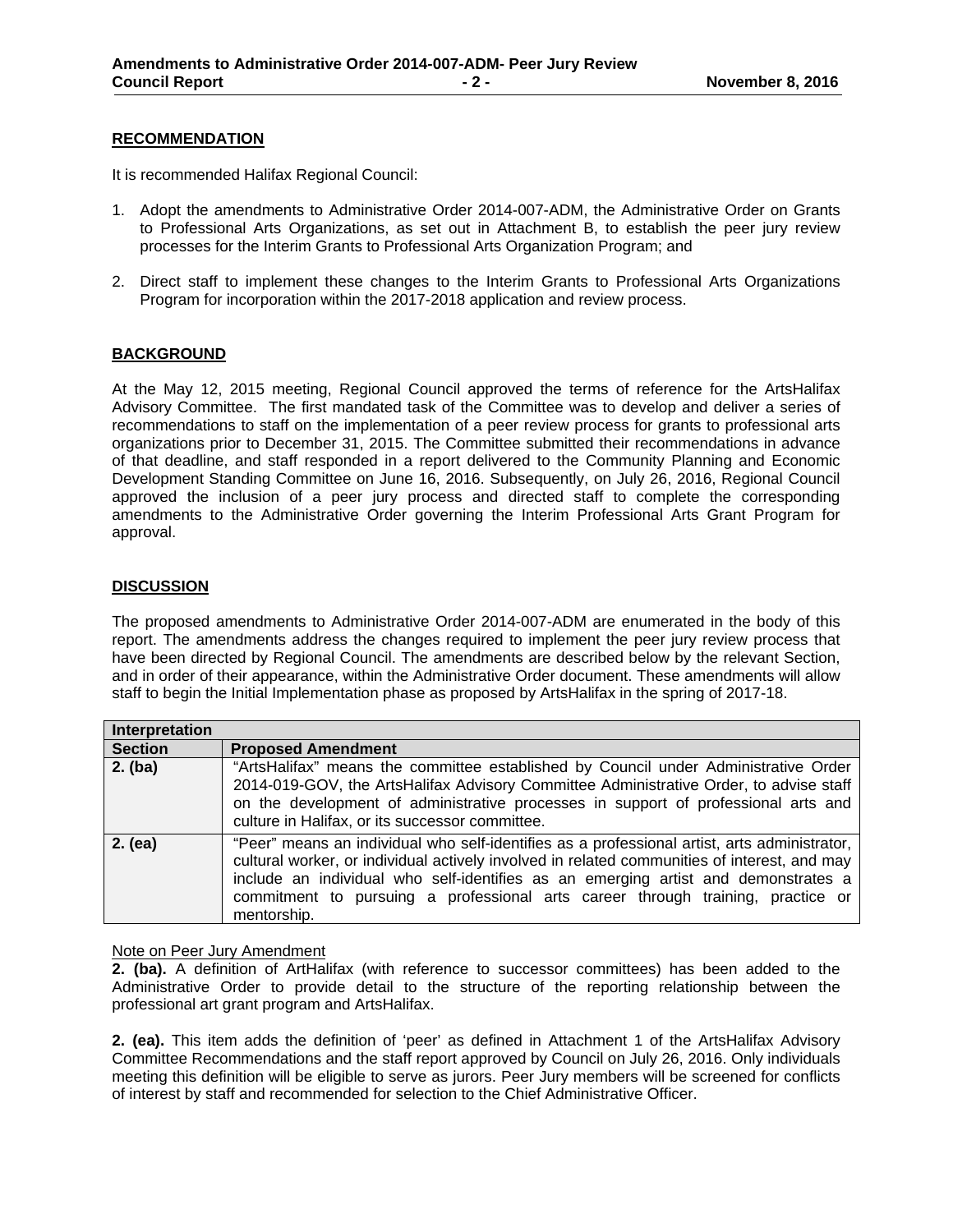| <b>Jury Selection Process</b> |                                                                                              |
|-------------------------------|----------------------------------------------------------------------------------------------|
| <b>Section</b>                | <b>Proposed Amendment</b>                                                                    |
| 13A.                          | Each year following the close of the intake period for applications, the CAO shall establish |
|                               | a peer jury to review applications for each of the funding streams.                          |
| 13B.                          | The CAO shall develop operating procedures to support the creation and work of peer          |
|                               | juries, and the procedures may be amended by the CAO.                                        |
| 13C.                          | Every two years, the CAO shall issue an open call for interested individuals to be included  |
|                               | in a roster of jurors from which a peer jury may be chosen.                                  |
| 13D.                          | The roster of jurors shall be comprised of all those individuals who respond to the call and |
|                               | who:                                                                                         |
|                               | meet the definition of "peer" as set out in this Administrative Order; and<br>(a)            |
|                               | reside in the Halifax Regional Municipality.<br>'b)                                          |
| 13E.                          | Following the close of the intake period for applications annually, Parks & Recreation staff |
|                               | shall recommend to the CAO a list of 3-5 candidates each from the roster of jurors to be     |
|                               | the peer juries for the Operating Grants and Project Grants for that intake period.          |
| 13F.                          | When establishing a peer jury, consideration shall be given to the following:                |
|                               |                                                                                              |
|                               | achieving a balance of:<br>(a)                                                               |
|                               | artistic discipline or area of professional expertise;<br>(i)                                |
|                               | regional perspective;<br>(ii)                                                                |
|                               | (iii)<br>age; and                                                                            |
|                               | cultural and gender diversity; and<br>(iv)                                                   |
|                               |                                                                                              |
|                               | potential conflicts of interest.<br>(b)                                                      |
| 13G.                          | An individual who has served on a peer jury may be selected to serve on a subsequent         |
|                               | peer jury, but not in the same funding stream in consecutive years.                          |

## Note on Peer Jury Amendments

**13A.** The July 26, 2016 ArtsHalifax recommendations approved by Council describe the processes that are to be used to identify and recommend peer jurors for approval. The selection of peer juries for each of the two streams of the professional art grant program will be determined by the CAO or their delegate.

**13B.** At the direction of the CAO, Parks and Recreation staff will develop clear operating procedures for the administration of peer jury review.

**13C.** The implementation of peer jury review includes the development and release of an open call for jurors who will be required to provide relevant, identifying information about their role in the professional arts community as a component of their application.

**13D.** A standing roster of peer juries will be developed through the open call. Additions to the roster will be determined by Parks and Recreation staff on the basis of the applicant's standing as a resident of HRM and as a 'peer' in accordance with the definition set out in 2.(ea).

**13E.** From the standing roster, staff will identify and recommend 3-5 candidates for each grant stream, such that separate juries will assess each program. These candidates will be submitted to the CAO, or their delegate, annually for approval.

**13F.** The recommendations of staff on the make-up of the peer jury will be based upon achieving a balance of perspectives, including professional expertise, age, gender, geographic and cultural diversity. Applicants will also be screened for potential conflicts of interests prior to the recommendations being forwarded for confirmation by CAO or their delegate.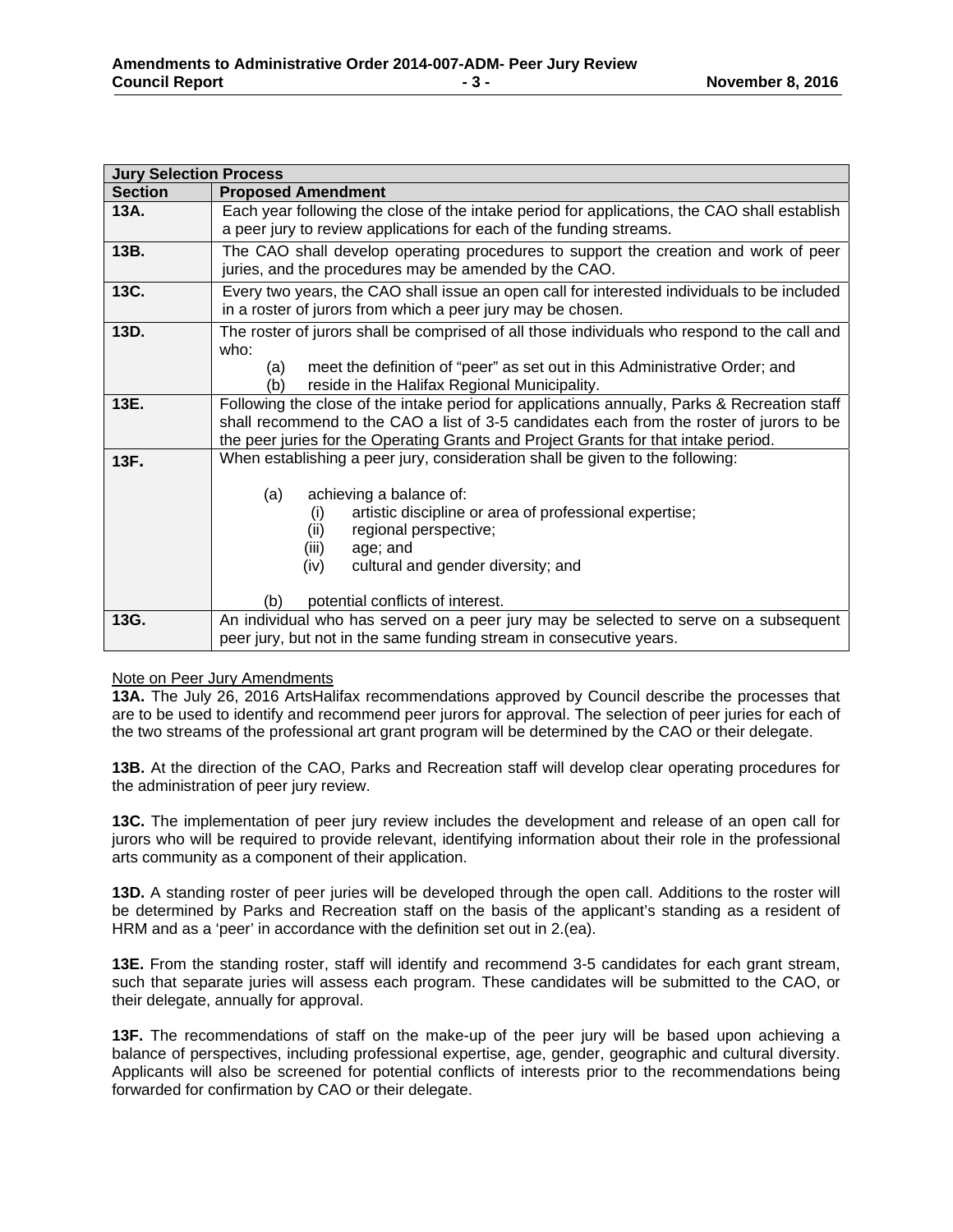**13G.** Peer juries for each program will exist only for the period of review, and their mandate will expire immediately following the conclusion of the process. Jurors are not permitted to serve on selection panels for the same program in consecutive years.

| <b>Application Review Process</b> |                                                                                                                                                                                                                                      |
|-----------------------------------|--------------------------------------------------------------------------------------------------------------------------------------------------------------------------------------------------------------------------------------|
| <b>Section</b>                    | <b>Proposed Amendment</b>                                                                                                                                                                                                            |
| 16.                               | The peer juries will review the applications and make recommendations to Parks &<br>Recreation staff. Parks & Recreation staff will prepare a report for consideration by the<br>HRM Grants Committee for recommendation to Council. |
| 21A.                              | Parks & Recreation staff will report annually to ArtsHalifax on the peer jury process and<br>the grants approved by Council.                                                                                                         |

## Note on Peer Jury Amendments

**16.** Recommendations on funding awards will be made to staff by the peer jury for each program stream. Staff will then deliver those recommendations to the Grants Committee for direction to Regional Council. The decisions of Regional Council represent the final decision relative to the assessment process of the Grants to Professional Arts Organizations program.

**21A.** The proposed amendment reflects the July 26, 2016 ArtsHalifax recommendation mandating the submission of an annual report to ArtsHalifax. This report will describe the composition of the peer jury, juror feedback, and include an overall assessment of the process. The report will also serve to inform ArtsHalifax on the outcomes of the peer review process and any challenges experienced therein.

## **Administrative Amendments**

In addition to the amendments to implement Regional Council's direction related to the addition of a peer jury process, there are other administrative amendments proposed as 'housekeeping' amendments to address issues of clarity and program functionality that have been identified over the last three grant cycles. Similar to above, the proposed administrative amendments are described below by the relevant Section, and in order of their appearance, within the Administrative Order document.

| <b>Grants Available</b> |                                                                                                                                                                                                                                 |
|-------------------------|---------------------------------------------------------------------------------------------------------------------------------------------------------------------------------------------------------------------------------|
| <b>Section</b>          | <b>Proposed Amendment</b>                                                                                                                                                                                                       |
| 4. (a) (iv)             | The Municipality will contribute no more than 60% of revenues required to cover annual<br>administrative and core program costs. Council may consider variations on these criteria<br>in extenuating circumstances.             |
| 5.                      | Professional Arts Organizations may make application to, and receive funding from, both<br>programs in the same fiscal year.                                                                                                    |
| 5A.                     | Notwithstanding section 5, a Professional Arts Organization awarded twenty-five thousand<br>dollars (\$25,000.00) or more under the Operating Grant Program shall not be eligible for<br>funding from the Project Grant Program |

## Note on Administrative Amendments

**4. (a) (iv), 5 and 5A.** These items address questions of clarity brought up by members of the HRM Grants Committee and applicant Organizations over the last three granting cycles.

**4. (a) (iv).** Defines the extent to which an Organization may be funded.

**5.** Clarifies that Organizations who are eligible for both Operating and Project support may receive funding from both programs, unless the Organization is receiving \$25,000 or more in Operating support.

**5A.** Ensures that Organizations receiving \$25,000 or more in Operating support do not also receive Project funding. This is intended to ensure equitable, balanced opportunities for all Professional Arts Organizations in the context of limited funds.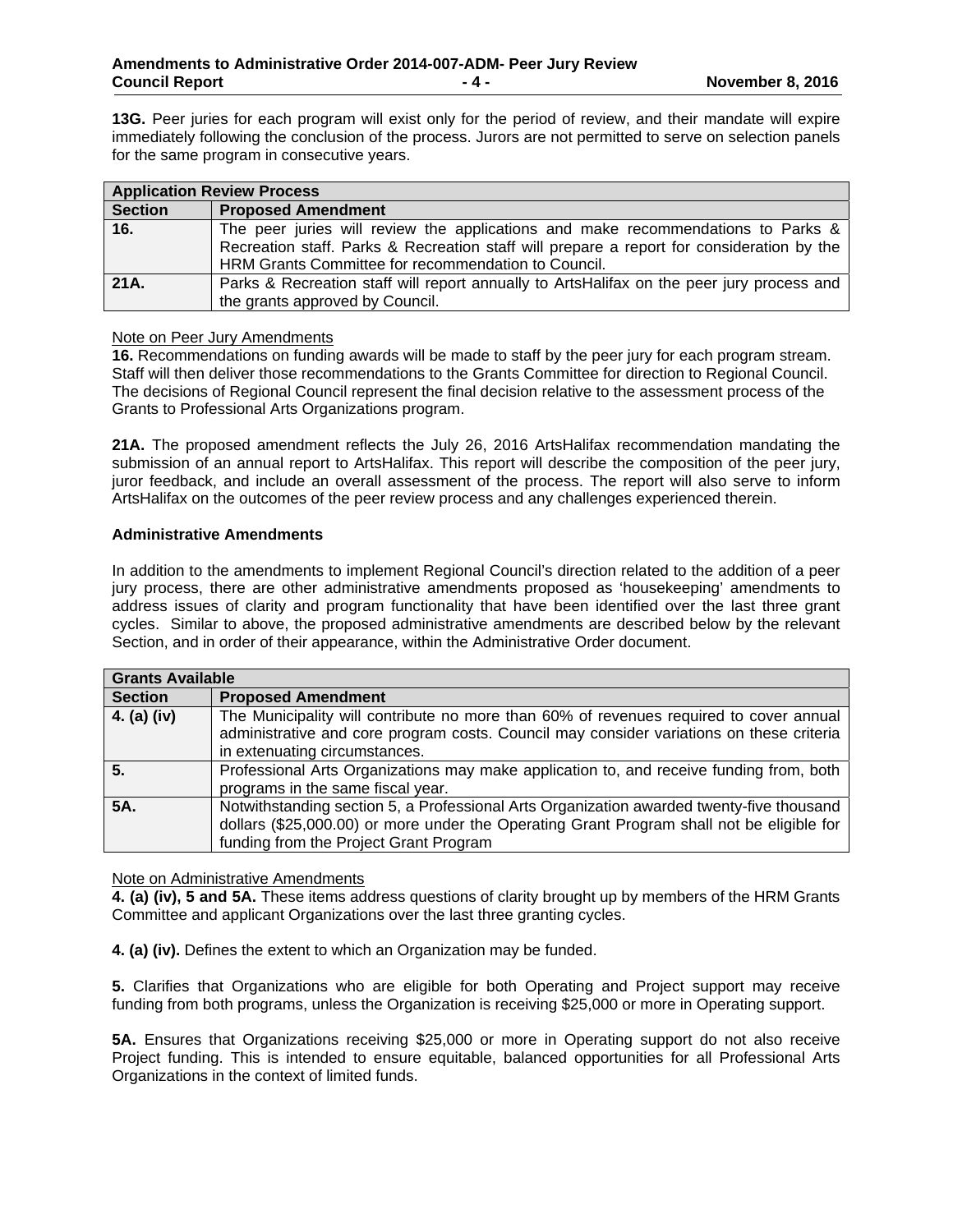| <b>Application Requirements</b> |                                                                                                                                                                                           |  |
|---------------------------------|-------------------------------------------------------------------------------------------------------------------------------------------------------------------------------------------|--|
| <b>Section</b>                  | <b>Proposed Amendment</b>                                                                                                                                                                 |  |
| 6.                              | There is one intake period per fiscal year. The intake period and application deadline will<br>be established by staff and advertised on the HRM website.                                 |  |
| 7.                              | All applications must be received by email, mail, or in person. Faxed applications will not<br>be accepted. Applications may be submitted:                                                |  |
|                                 | (a)<br>in person to:<br><b>HRM Culture &amp; Events</b><br>Re: Grants to Professional Arts Organizations<br>88 Alderney Drive<br>Dartmouth Ferry Terminal Building, 3 <sup>rd</sup> floor |  |
|                                 | (b)<br>by mail to:<br><b>HRM Culture and Events</b><br>Re: Grants to Professional Arts Organizations<br>P.O. Box 1749<br>Halifax, NS<br><b>B3J 3A5</b>                                    |  |
|                                 | by email to: artgrants@halifax.ca<br>(c)                                                                                                                                                  |  |

## Note on Administrative Amendment

**6.** In keeping with the language in the Administrative Orders respecting Marketing Levy Special Event Reserve Grants and Regional Special Event Grants, the intake period and application deadline will not be prescribed in the Administrative Order, however, will maintain similar timelines for the Grants Committee and Regional Council review processes. The periods will be established by staff and advertised on the HRM website in order to accommodate the extra administrative time required for the identification of jurors, preparation of review packages, coordination of review meetings and associated other tasks related to the integration of the peer jury process, while maintaining similar timelines for the Grants Committee and Regional Council review processes.

**7.** This change amends the acceptable method of application to include email submission. This is intended to facilitate both the intake process and the dissemination of applications to jurors for evaluation, and mirrors the process used for the Civic Events Grant Program.

| <b>Conditions of Approval &amp; Payment of Grants</b> |                                                                                                                              |
|-------------------------------------------------------|------------------------------------------------------------------------------------------------------------------------------|
| <b>Section</b>                                        | <b>Proposed Amendment</b>                                                                                                    |
| 25.                                                   | Grant monies for applications approved in the Operating Grant Program will be dispersed<br>upon approval of the application. |

#### Note on Administrative Amendment

**25.** This amendment would allow the release of the total amount of operating funds to organizations upon approval by Regional Council. While Project funds are attached to specific, measurable deliverables that must be met in order to receive the complete amount of funding, the nature of Operating funds are to support general and on-going capacity of organizations. As a result, it is to the benefit of both HRM and the organizations to release the full amount of Operating funds upon Regional Council approval.

#### **FINANCIAL IMPLICATIONS**

There are no financial implications related to the recommendations outlined in this report. It is expected that the additional duties required by the implementation of a peer jury process can be accommodated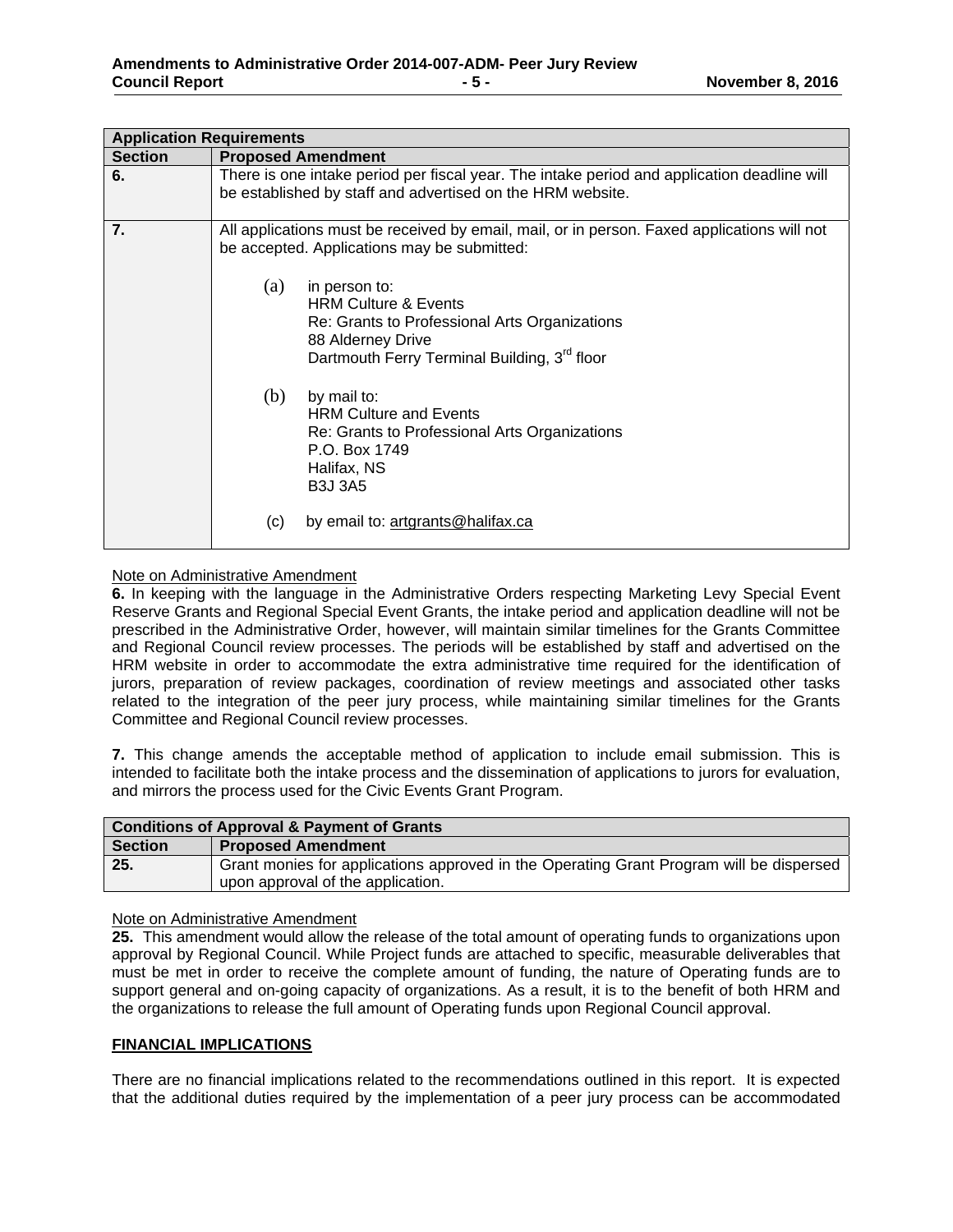within the existing staff complement and operating budget. Should the additional duties result in a requirement for additional resources or funding, those would be considered through the annual budget and business planning process.

## **RISK CONSIDERATION**

There are no significant risks associated with the recommendation in this report. The risks considered rate Low. To reach this conclusion, consideration was given to operational, financial and reputational risks.

#### **COMMUNITY ENGAGEMENT**

The ArtsHalifax Advisory Committee is a volunteer based advisory committee with representation from across the arts sector of HRM. In the course of making their recommendations the committee undertook stakeholder consultation with funders at other levels of government.

#### **ENVIRONMENTAL IMPLICATIONS**

None.

## **ALTERNATIVE**

Alternatively Halifax Regional Council may choose to alter any of the recommended amendments to Administrative Order 2014-007-ADM Respecting Grants to Professional Arts Organizations.

#### **ATTACHMENTS**

Attachment A: Showing Proposed Changes to Administrative Order 2014-007-ADM

Attachment B: Showing Amendments to Administrative Order 2014-007-ADM

Attachment C: Incorporating Proposed Changes to Administrative Order 2014-007-ADM

A copy of this report can be obtained online at http://www.halifax.ca/council/agendasc/cagenda.php then choose the appropriate meeting date, or by contacting the Office of the Municipal Clerk at 902.490.4210, or Fax 902.490.4208.  $\mathcal{A}_k$ 

\_\_\_\_\_\_\_\_\_\_\_\_\_\_\_\_\_\_\_\_\_\_\_\_\_\_\_\_\_\_\_\_\_\_\_\_\_\_\_\_\_\_\_\_\_\_\_\_\_\_\_\_\_\_\_\_\_\_\_\_\_\_\_\_\_\_\_\_\_\_\_\_\_\_\_\_\_\_\_\_\_\_\_\_

| Report Prepared by: | Jamie MacLellan, Community Developer, Culture & Exercises 902.490.1039                     |
|---------------------|--------------------------------------------------------------------------------------------|
| Report Approved by: | Denise Schofield, Manager, Program, Support Services, 902.490.6252                         |
| Report Approved by: | Brad Anguish, Director Park & Recreation, 902.490.4933                                     |
| Report Approved by: | John Thaves II C.C., Director, Legal, Insurance & Risk Management Services<br>902-490-4226 |
|                     |                                                                                            |

 $\bar{\epsilon}$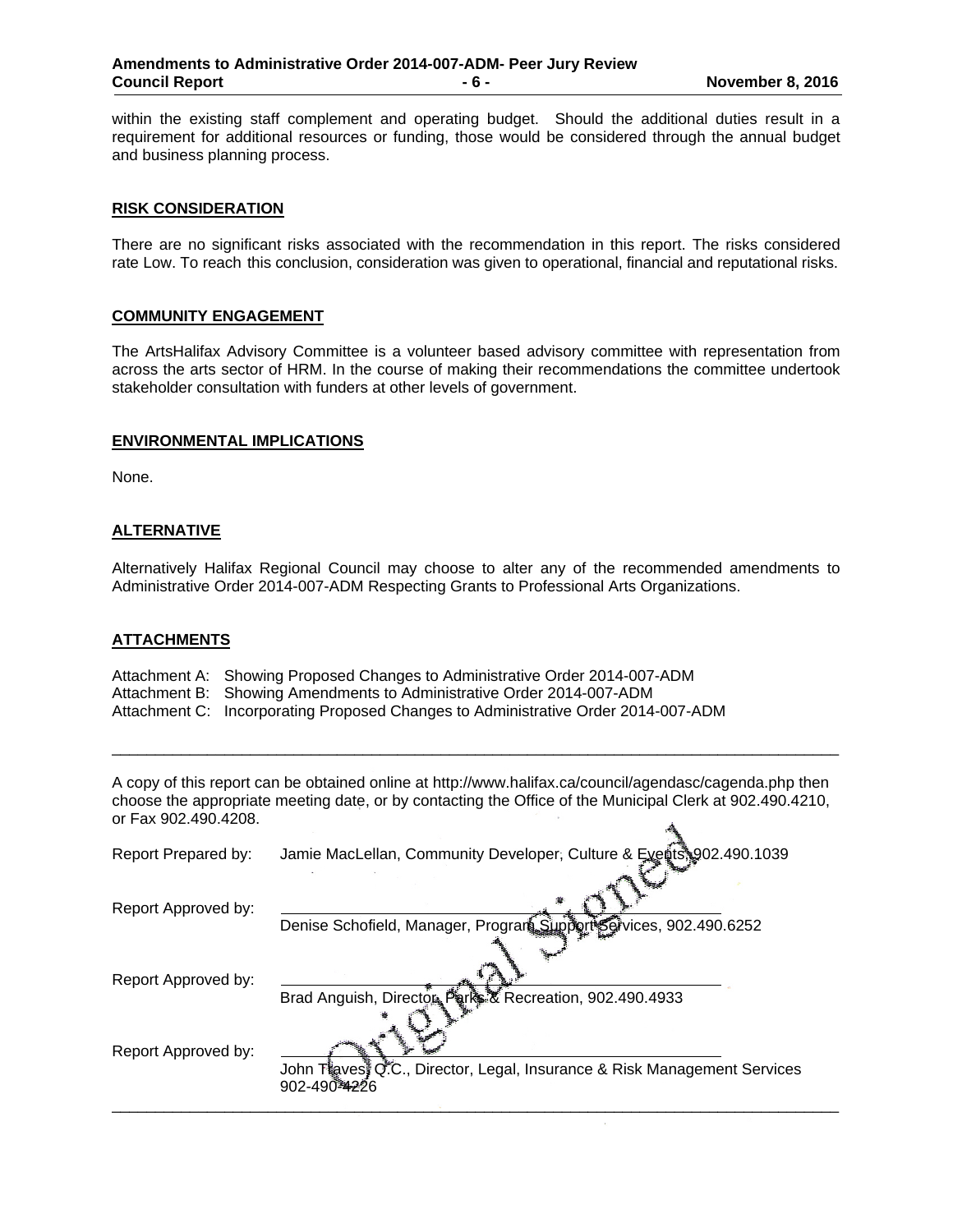## **ATTACHMENT A (Showing Proposed Changes)**

## **ADMINISTRATIVE ORDER NUMBER 2014-007-ADM Respecting Grants to Professional Arts Organizations**

**WHEREAS** the Council of the Halifax Regional Municipality values the contributions of the cultural community to the Halifax Regional Municipality;

**AND WHEREAS** the Council of the Halifax Regional Municipality wishes to support cultural organizations within the Halifax Regional Municipality through operating and project grants;

**BE IT RESOLVED AS AN ADMINISTRATIVE ORDER** of the Council of the Halifax Regional Municipality under the authority of the *Halifax Regional Municipality Charter,* as follows:

## **Short Title**

1. This Administrative Order may be known as the *Administrative Order on Grants to Professional Arts Organizations*.

# **Interpretation**

2. In this Administrative Order,

(a) "Anchor Organization" means a professional arts organization that has an annual budget of a minimum of \$3 million, is registered as a non-profit, has operated continuously for a minimum of three years, and demonstrates strong public impact in terms of number of events, attendance and employment figures;

(b) "Applicant" means a Professional Arts Organization applying for funding under this AO;

(ba) "ArtsHalifax" means the committee established by Council under Administrative Order 2014- 019-GOV, the ArtsHalifax Advisory Committee Administrative Order, to advise staff on the development of administrative processes in support of professional arts and culture in Halifax, or its successor committee;

(bb) "CAO" means the Chief Administrative Officer of the Municipality, or delegate;

- (c) "Council" means the Council of the Halifax Regional Municipality;
- (d) "Municipality" means the Halifax Regional Municipality;

(e) "Non-profit Organization" means a professional arts organization that is registered as a nonprofit, and has operated continuously for a minimum of three years with strong administrative management and a track record of success and artistic merit;

(ea) "Peer" means an individual who self-identifies as a professional artist, arts administrator, cultural worker, or individual actively involved in related communities of interest, and may include an individual who self-identifies as an emerging artist and demonstrates a commitment to pursuing a professional arts career through training, practice or mentorship;

(f) "Presenting Organization" means a Professional Arts Organization that presents professional or established artists to the public by way of performances, exhibits, demonstrations or lectures;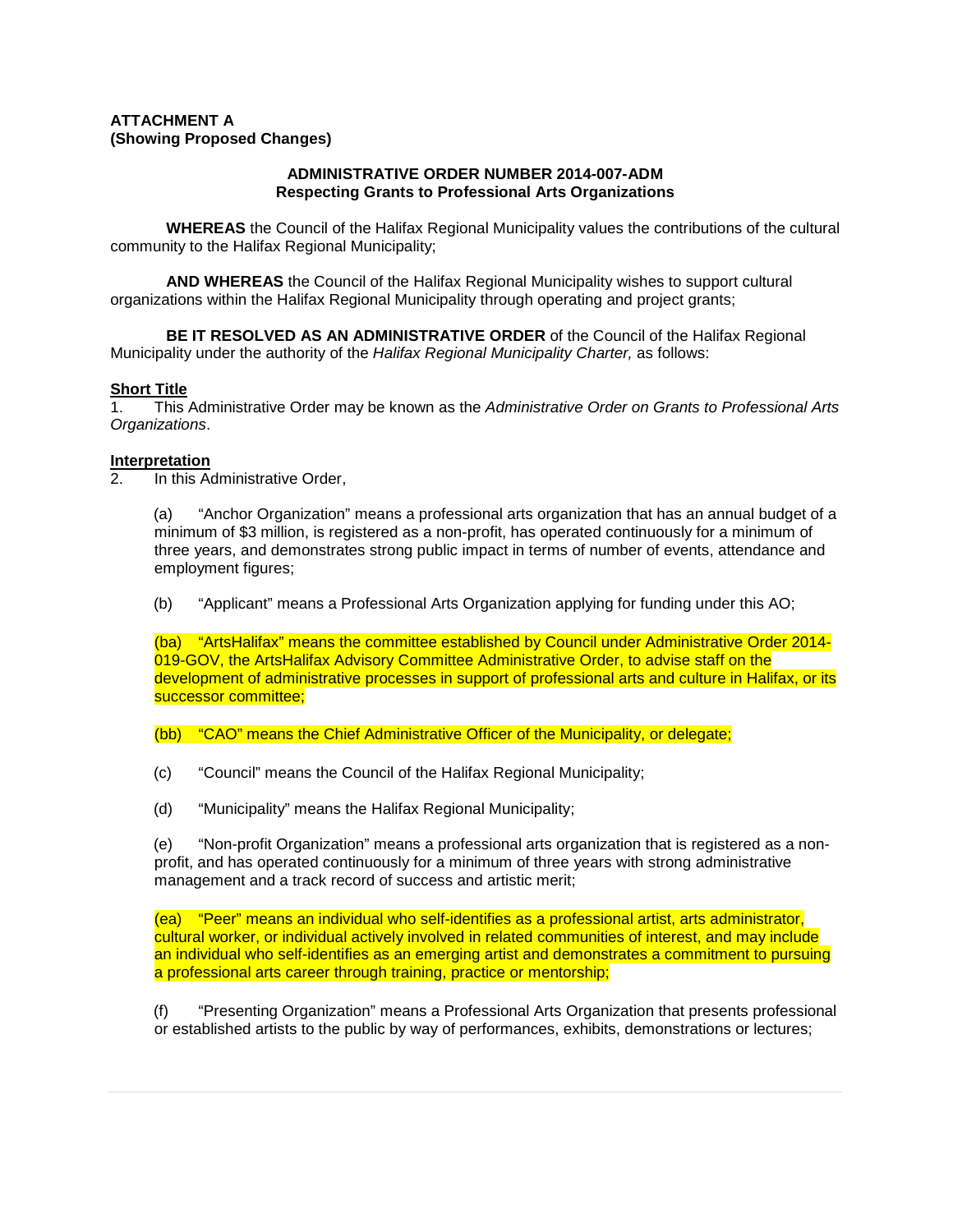(g) "Producer" means a Professional Arts Organization that produces and presents the arts to generally accepted artistic standards; and

(h) "Professional Arts Organization" means a registered, non-profit professional arts and culture organization that supports, presents, or produces work by professional or established artists, and employs qualified paid staff to administer on-going arts and culture programs and services.

# **Purpose**

3. The purpose of this Administrative Order is to provide for grants from the Municipality to professional arts organizations in the Halifax Regional Municipality in the 2014/15 fiscal year to support those organizations, and thereby to support and promote the work of local artists and to foster broad public access to, and appreciation of, the arts.

# **Grants Available**

4. There are hereby established two funding streams:

(a) Operating Grant Program for Professional Arts Organizations: Supports the general and ongoing operational capacity of professional arts organizations in the Halifax Regional Municipality

(i) Available to Professional Arts Organizations that have operated continuously for a minimum of three years with strong administrative management and a track record of success and artistic merit.

(ii) Anchor organizations may receive a maximum of \$50,000.00 per fiscal year.

(iii) Non-profit organizations may receive a maximum of \$25,000.00 per fiscal year or 10% of the applicant's budget, whichever is less.

(iv) The Municipality will contribute  $\frac{1}{100}$  Robert than 5% and no more than 60% of revenues required to cover annual administrative and core program costs. Council may consider variations on these criteria in extenuating circumstances.

(v) Combined municipal, provincial and federal funding will not exceed 90% of total revenues for annual administrative and core program costs.

(b) Project Grant Program for Professional Arts Organizations: Supports public access to professional arts activities on a project-specific basis.

(i) Available to Professional Arts Organizations that have operated continuously for a minimum of three years with strong administrative management and a track record of success and artistic merit.

(ii) Professional Arts Organizations may receive a maximum of \$10,000 per year for a specific arts project.

5. Professional Arts Organizations may make application to, and receive funding from, both programs in the same fiscal year.

5A. Notwithstanding section 5, a Professional Arts Organization awarded twenty-five thousand dollars (\$25,000.00) or more under the Operating Grant Program shall not be eligible for funding from the Project Grant Program.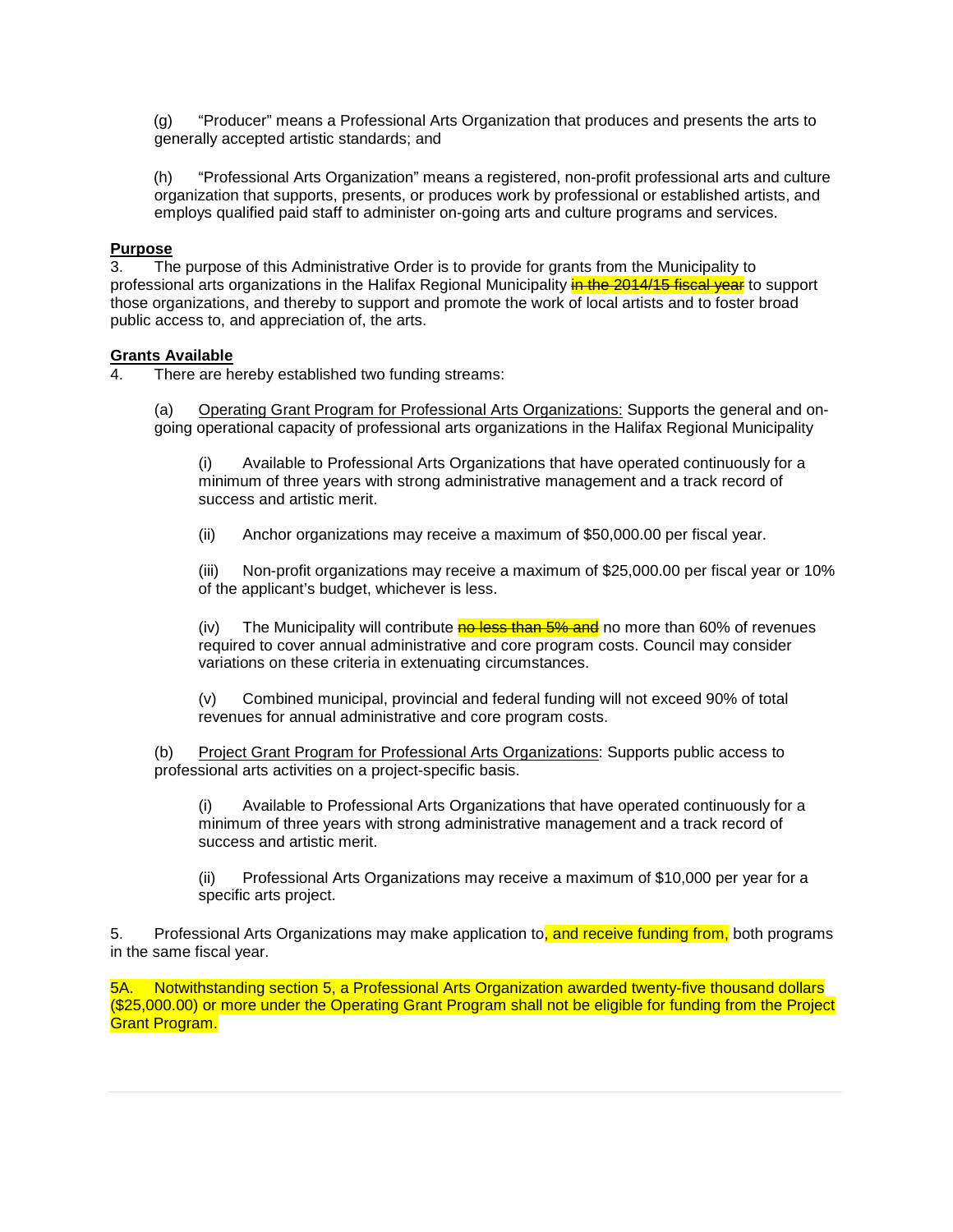# **Application Requirements**

6. There is one intake period per fiscal year. The intake period and application deadline will be established by staff and advertised on the HRM website. Applications will be accepted beginning  $F$ ebruary $4^{st}$  and must be received in person or postmarked on or before March 31 $^{st}$  for the following fiscal year.

7. All applications must be received by **email**, mail or in person. E-mailed or faxed Faxed applications will not be accepted. Applications may be submitted:

- (a) in person to: **HRM Public Art Facilitator** 2<sup>nd</sup> floor, Alderney Landing **HRM Culture & Events** Re: Grants to Professional Arts Organizations 88 Alderney Drive Dartmouth Ferry Terminal Building, 3<sup>rd</sup> floor
- (b) by mail to: HRM Public Art Facilitator Culture and Events Re: Grants to Professional Arts Organizations P.O. Box 1749 Halifax, NS B3J 3A5

(c) by email to: artgrants@halifax.ca

- 8. Late or incomplete applications will not be reviewed or considered.
- 9. All applications shall include:

(a) a description of the applicant, including history of the programming and role in the community;

(b) details on any other funding received from the Municipality within the current and two previous fiscal years, including tax relief; and

(c) a statement of other funding sources sought by the applicant, including current status of applications.

- 10. Applications for the Operating Grant Program shall include:
	- (a) the applicant's detailed budget outlining projected revenues, operating and capital costs; and
	- (b) detailed financial statements for the previous 3 years of operation;
- 11. Applications for the Project Grant Program shall include:
	- (a) a detailed project description; and
	- (b) a detailed project budget.

## **Eligibility**

12. To be eligible for funding, an applicant shall be a registered not-for-profit society or not- for-profit cooperative in good standing with the Provincial Registrar of Joint Stock Companies or federally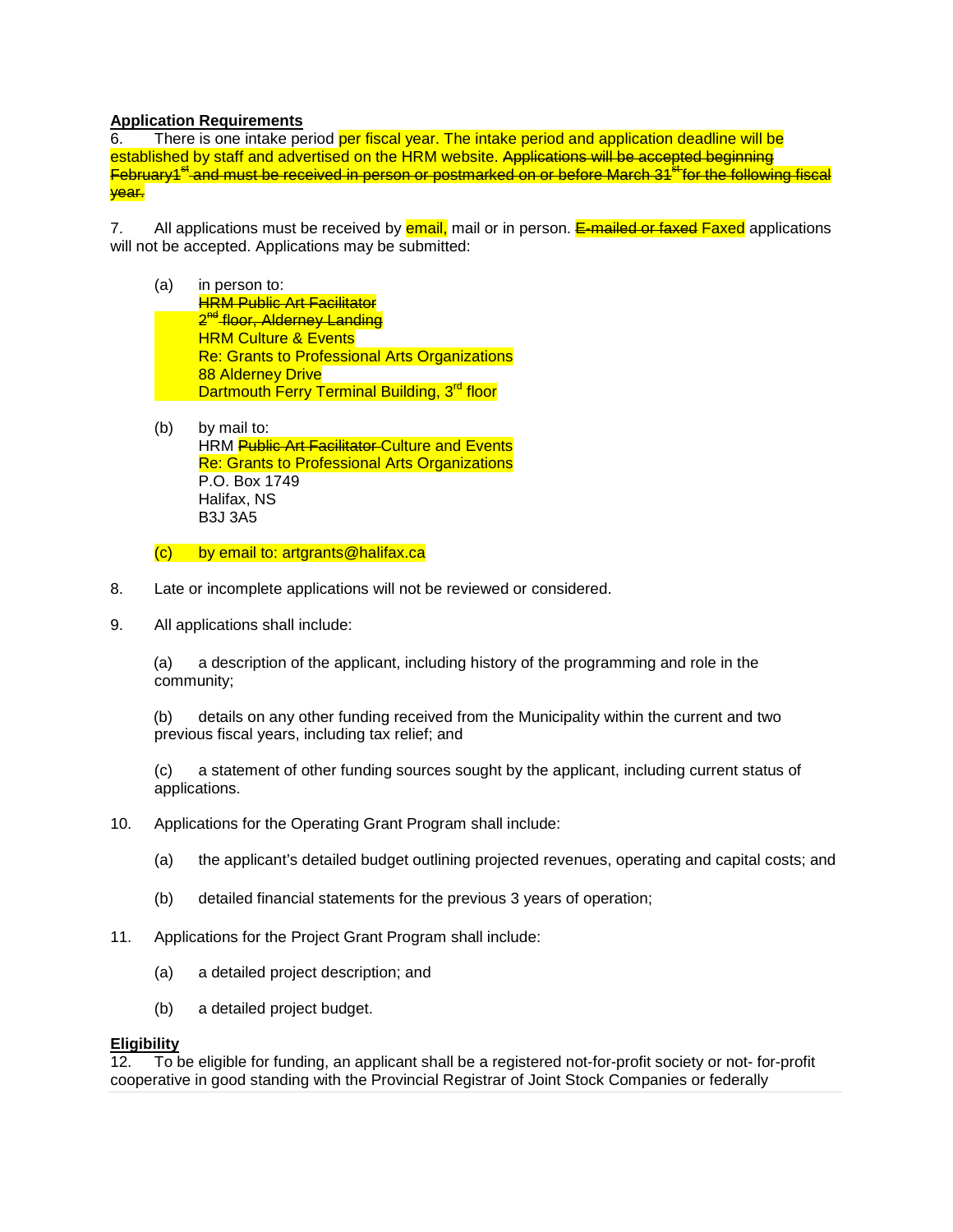registered under the Corporations Act as a not-for-profit society or cooperative based and operating in Nova Scotia and meet the following criteria:

(a) has been operating for at least three years prior to the date of application;

(b) does not receive operating assistance, excepting tax relief, from any other municipal government, or department of the Municipality;

(c) maintains an active membership or shows a form of community support that includes residents of the Halifax Regional Municipality and persons other than those who serve on the board of directors;

(d) operates programs year round, except for presenting organizations which may have seasonal programs;

(e) has no outstanding reports due to the Municipality; and

(f) secures additional sources of revenue such as corporate contributions, donations, sales, and membership fees and must pursue other sources of public or private funding.

## **Application Evaluations**

13. The following criteria will be used to evaluate applications for Council's consideration:

- (a) For Operating Grants:
	- (i) Program planning and evaluation;
	- (ii) Community relationships;
	- (iii) Board Governance; and

(iv) Financial **Sstewardship as demonstrated through financial statements and projected** budgets.

- (b) For Project Grants:
	- (i) Project planning and  $E$ expertise of project participants;
	- (ii) Project merit;
	- (iii) Public access and engagement through the project; and

(iv) Financial stewardship as demonstrated through financial statements and proposed project budget.

## **Peer Jury Selection Process**

13A. Each year following the close of the intake period for applications, the CAO shall establish a peer jury to review applications for each of the funding streams.

13B. The CAO shall develop operating procedures to support the creation and work of peer juries, and the procedures may be amended by the CAO.

13C. Every two years, the CAO shall issue an open call for interested individuals to be included in a roster of jurors from which a peer jury may be chosen.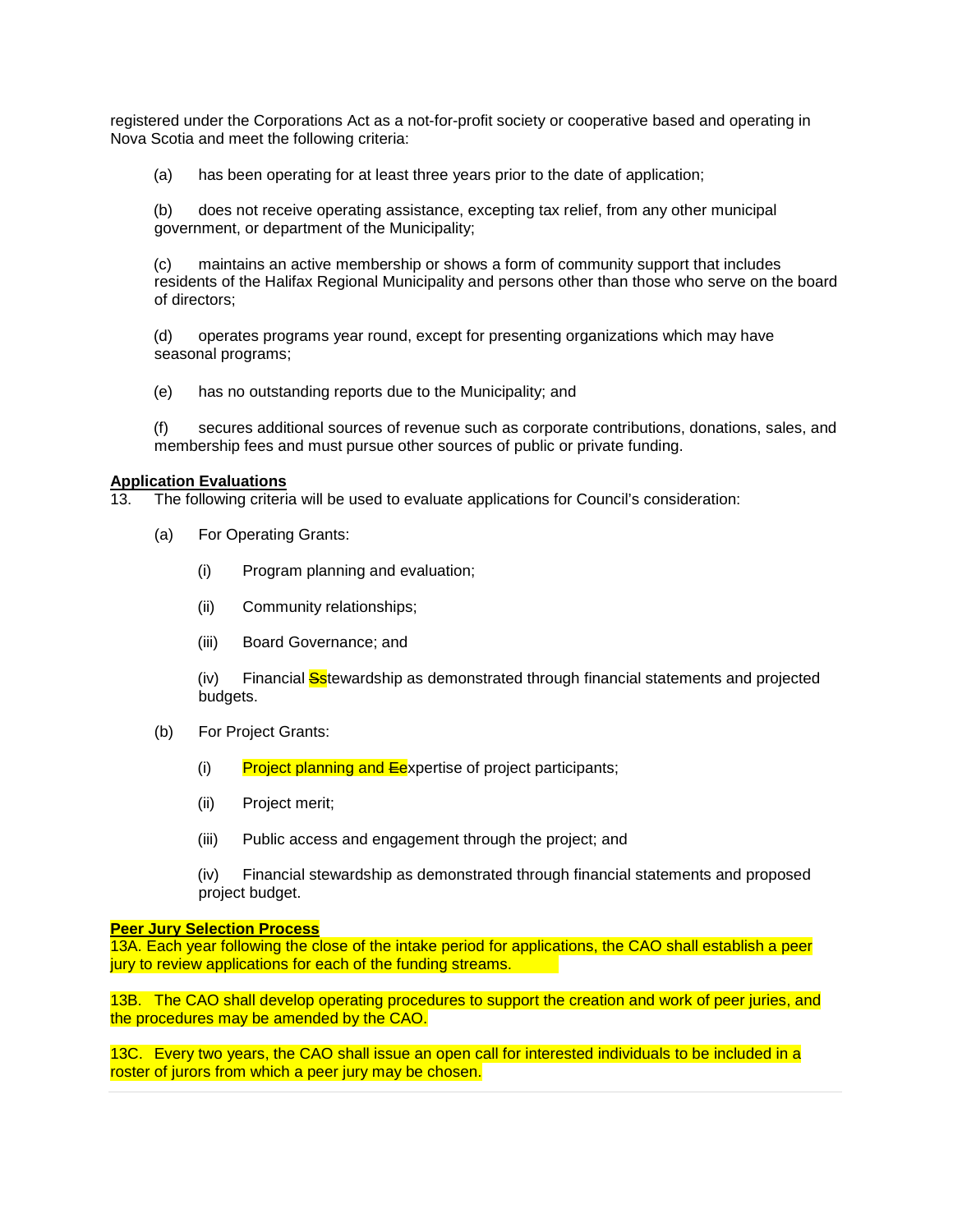13D. The roster of jurors shall be comprised of all those individuals who respond to the call and who:

- (a) meet the definition of "peer" as set out in this Administrative Order; and
- (b) reside in the Halifax Regional Municipality.

13E. Following the close of the intake period for applications annually, Parks & Recreation staff shall recommend to the CAO a list of 3-5 candidates each from the roster of jurors to be the peer juries for the Operating Grants and Project Grants for that intake period.

13F. When establishing a peer jury, consideration shall be given to the following:

- (a) achieving a balance of:
	- (i) artistic discipline or area of professional expertise;
	- (ii) regional perspective;
	- (iii) age; and
	- (iv) cultural and gender diversity; and
- (b) potential conflicts of interest.

13G. An individual who has served on a peer jury may be selected to serve on a subsequent peer jury, but not in the same funding stream in consecutive years.

## **Application Review Process**

14. Applications will be administered by **Community & Recreation Services Parks & Recreation**.

15. Applicants will be notified promptly if their application is ineligible.

16. Community & Recreation Services' staff, with the assistance of the Municipality's Grants staff. The peer juries will review the applications and make recommendations to Parks & Recreation staff. Parks & Recreation staff will prepare a report for consideration by the HRM Grants Committee for recommendation to Council.

17. Final approval of all applications for a grant, and the amount thereof, is a decision of Council in its sole discretion.

- 18. Notification of the decision of Council will be mailed to applicants after it is made.
- 19. Approval of grants is conditional on Council's approval of the annual program budget.
- 20. Applicants must re-apply for funding annually.
- 21. Due to limited funds, not all eligible applications may receive funding.

21A. Parks & Recreation staff will report annually to ArtsHalifax on the peer jury process and the grants approved by Council.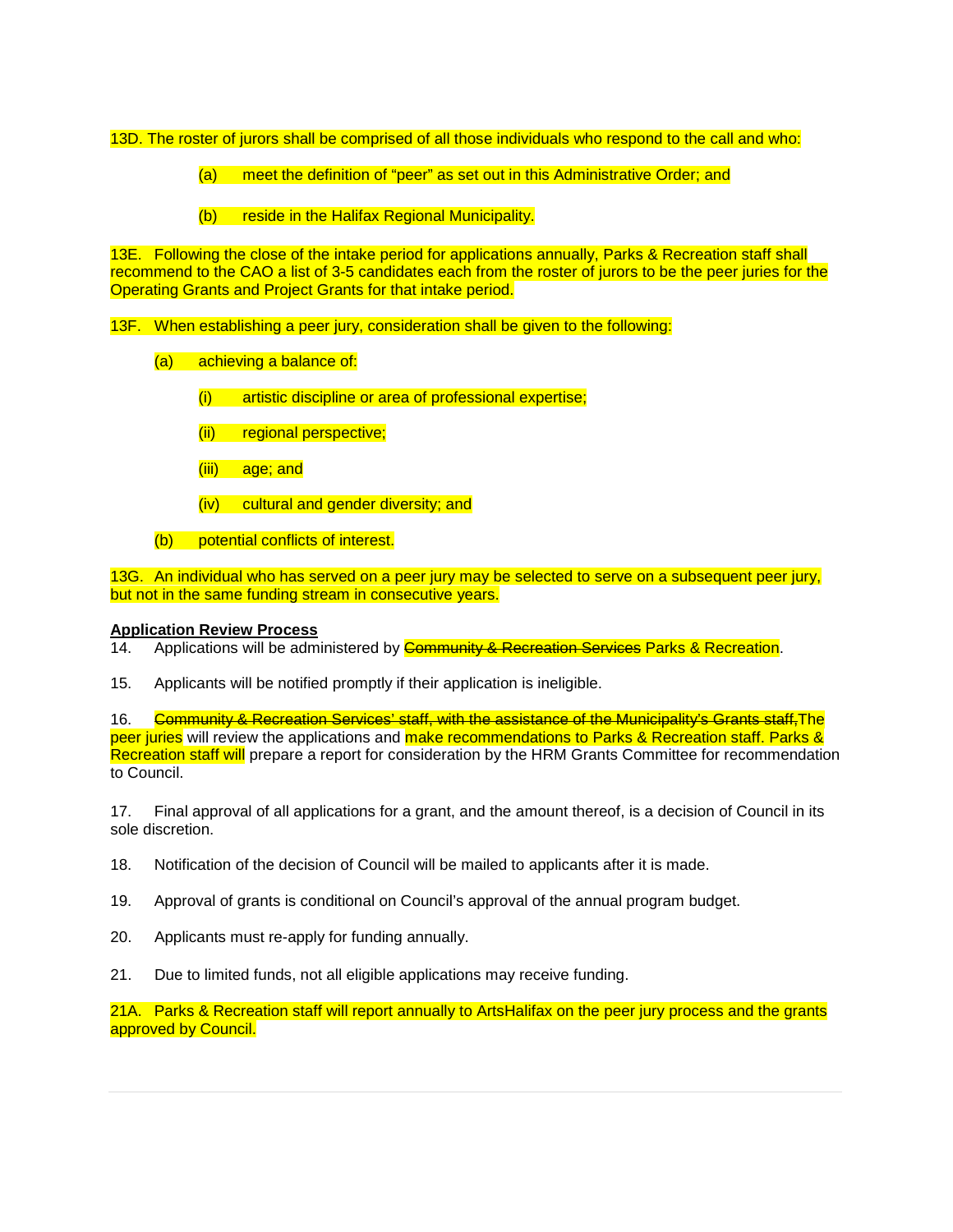# **Conditions of Approval & Payment of Grants**

22. Successful applicants are required to complete a final report form describing the impact of the funding received from the Municipality. Final report forms will be sent with the confirmation of the award and will be available from Community & Recreation Services' Parks & Recreation staff. The criteria for reporting includes:

(a) name of organization, amount of grant, terms and conditions (as described in the letter notifying you of approval by Council which is sent with payment);

(b) total project costs;

(c) a breakdown of the expenditure of the grant funds (the Municipality reserves the right to require proof of payments made);

(d) a final description of the project, including information on the completeness of the project; and

(e) copies of printed materials funded through the grant (poster, brochure, booklet, CD, catalogue or photograph of project, newspaper article, magazine article), as well as documentation of events and/or projects directly or indirectly supported by the Municipality through this grant process.

23. For the Operating Grant Program, final reports must be received with the applicant's submission for funding for the following year or within ninety (90) days of the Municipality's fiscal year end, and for the Project Grant Program, final reports must be received within ninety (90) days of the project's completion.

24. Grant monies for applications approved in the Project Grant Program will be dispersed eighty per cent (80%) upon approval of the application, and twenty per cent (20%) upon completion of the project and submission of the final report.

25. Grant monies for applications approved in the Operating Grant Program will be dispersed *fifty per* cent (50%) in full upon approval of the application, and fifty per cent (50%) six months after the date of the approval of the application.

26. Should the operations of the applicant cease or be diminished, or should a project, in part or in whole, not be completed as described in the application, applicants must notify **Community & Recreation** Services' Parks & Recreation staff. In some cases, an extension may be permitted and the funds carried forward to the next fiscal year. If an extension is requested, a written request to **Community & Recreation Services Parks & Recreation** staff is required and a written response will be provided.

27. The Municipality's support must be recognized as outlined in the ''Requirements for Acknowledging Funding'' which will accompany the Terms and Conditions letter.

# **Scope**

28. Nothing in this Administrative Order shall be interpreted to limit or otherwise prescribe Council's general discretion to provide grants under the *Halifax Regional Municipality Charter* or otherwise.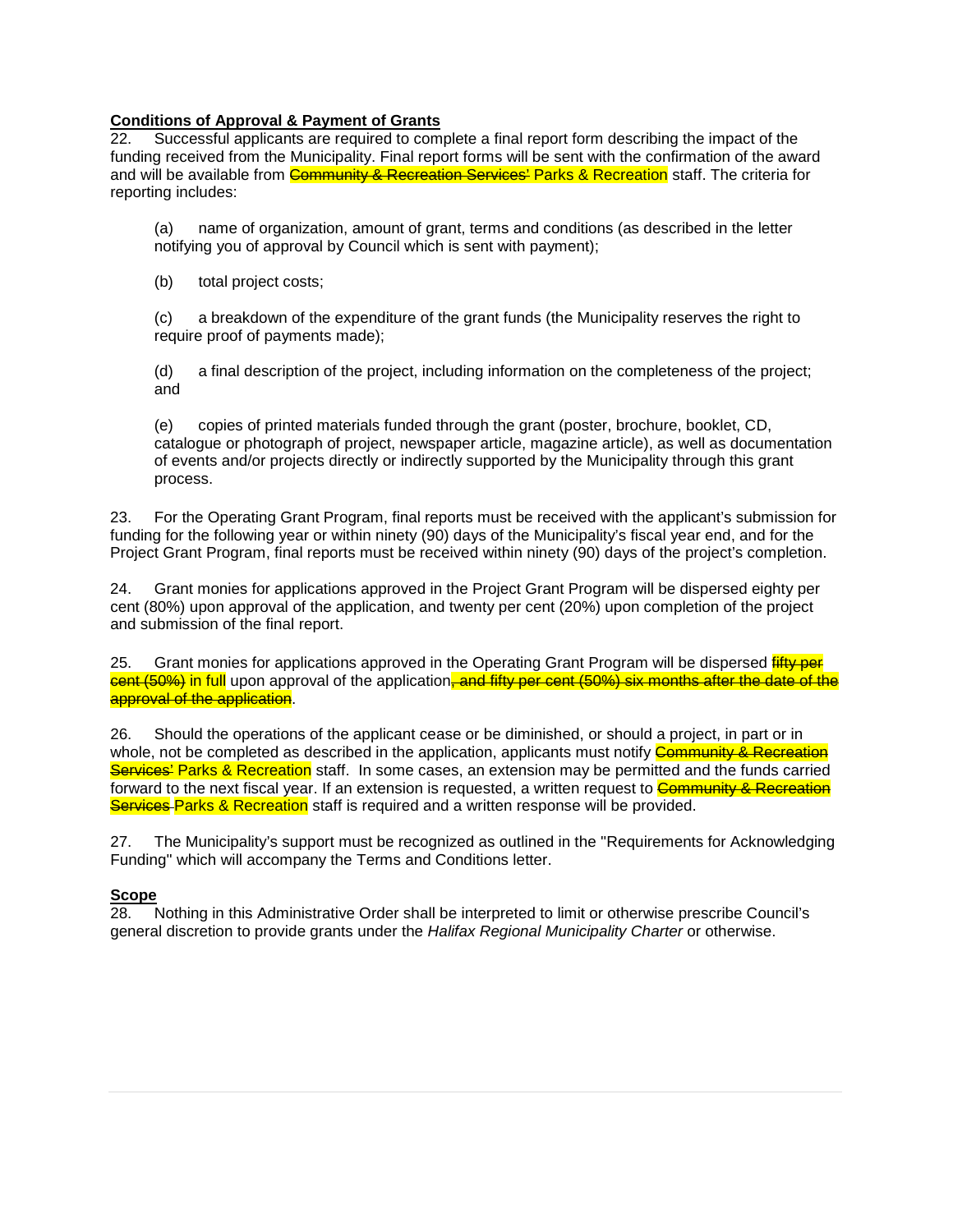# **Effective Date**

29. This Administrative Order shall come into effect on the date it is adopted by Council. Notwithstanding section 6, for the fiscal year 2014-15, applications will be accepted beginning September 1st and must be received in person or postmarked on or before October 31st

Done and passed in Council this 5<sup>th</sup> day of August, 2014.

Mayor

\_\_\_\_\_\_\_\_\_\_\_\_\_\_\_\_\_\_\_\_\_\_\_\_\_\_\_\_\_\_\_\_\_\_\_\_ Municipal Clerk

\_\_\_\_\_\_\_\_\_\_\_\_\_\_\_\_\_\_\_\_\_\_\_\_\_\_\_\_\_\_\_\_\_\_\_\_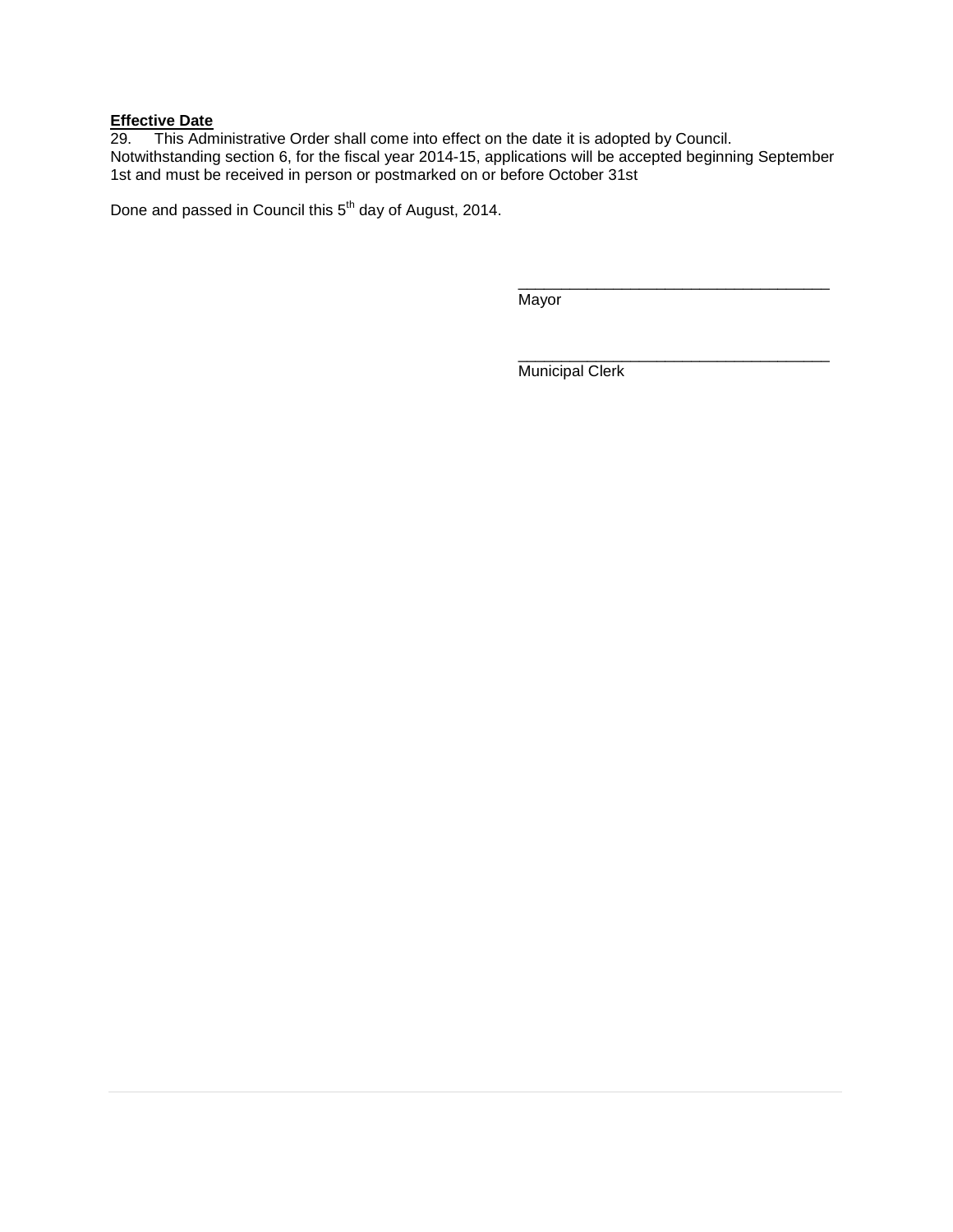# **ATTACHMENT B (Amending Administrative Order)**

## **ADMINISTRATIVE ORDER NUMBER 2014-007-ADM Respecting Grants to Professional Arts Organizations**

**Be it resolved** as an Administrative Order of the Council of the Halifax Regional Municipality that Administrative Order Number 2014-007-ADM, *Respecting Grants to Professional Arts Organizations*, is amended as follows:

1. Clauses (ba) and (bb) of section 2 are added after clause (b) and before clause (c) as follows:

(ba) "ArtsHalifax" means the committee established by Council under Administrative Order 2014-019-GOV, the ArtsHalifax Advisory Committee Administrative Order, to advise staff on the development of administrative processes in support of professional arts and culture in Halifax, or its successor committee;

(bb) "CAO" means the Chief Administrative Officer of the Municipality, or delegate;

2. Clause (ea) of section 2 is added after clause (e) and before clause (f) as follows:

(ea) "Peer" means an individual who self-identifies as a professional artist, arts administrator, cultural worker, or individual actively involved in related communities of interest, and may include an individual who self-identifies as an emerging artist and demonstrates a commitment to pursuing a professional arts career through training, practice or mentorship;

3. Section 3 is amended by striking out the words and numbers "in the 2014/15 fiscal year" after the word "Municipality" and before the words "to support".

4. Subclause (a)(iv) of section 4 is amended by striking out the words and numbers "no less than 5% and" after the word "contribute" and before the words "no more than".

5. Section 5 is amended by adding the commas and words ", and receive funding from," after the words "application to" and before the words "both programs".

6. Section 5A is added after section 5 and before section 6 as follows:

Notwithstanding section 5, a Professional Arts Organization awarded twenty-five thousand dollars (\$25,000.00) or more under the Operating Grant Program shall not be eligible for funding from the Project Grant Program.

7. Section 6 is amended by:

(a) adding the words "per fiscal year" at the end of the first sentence, following the word "period" and before the period;

(b) striking out the sentence "Applications will be accepted beginning February 1st and must be received in person or postmarked on or before March 31st for the following fiscal year." following the period at the end of the first sentence; and

(c) adding the sentence "The intake period and application deadline will be established by staff and advertised on the HRM website." following the period at the end of the first sentence.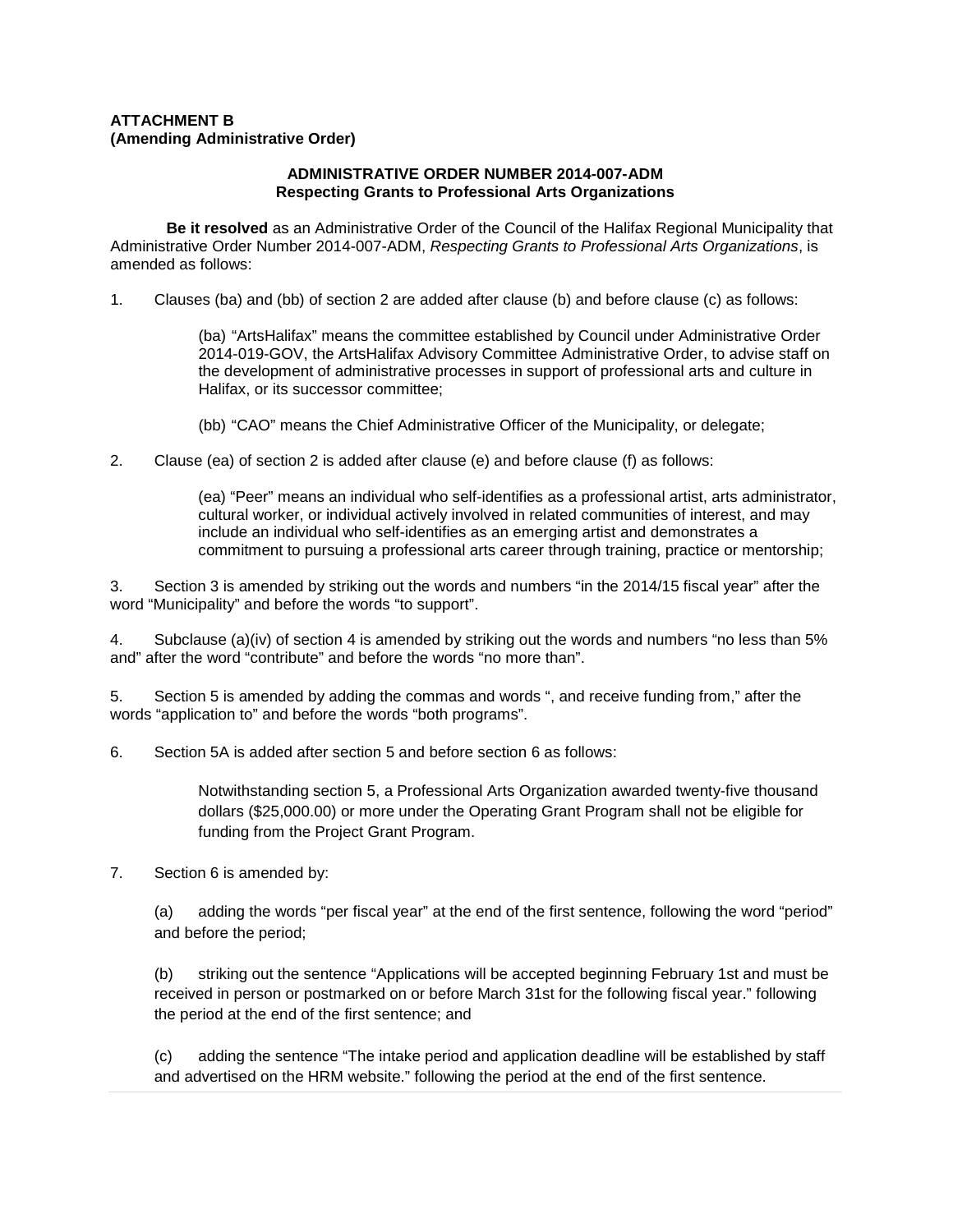8. Section 7 is amended by:

(a) adding the word "email" and a comma after the words "received by" and before the word "mail";

(b) striking out the words "E-mailed or faxed" after the first sentence and before the word "applications"; and

(c) adding the word "Faxed" after the first sentence and before the word "applications".

9. Clause (a) of section 7 is amended by:

(a) striking out the words and numbers "HRM Public Art Facilitator  $2^{nd}$  floor, Alderney Landing" after the words "in person to" and colon; and

(b) after the words "in person to" and colon, adding the words and numbers:

HRM Culture & Events Re: Grants to Professional Arts Organizations 88 Alderney Drive Dartmouth Ferry Terminal Building, 3<sup>rd</sup> floor

10. Clause (b) of section 7 is amended by:

(a) Striking out the words "Public Art Facilitator" following the letters HRM and before the letters "P.O."; and

(b) After the letters "HRM" and before the letters "P.O." adding the words:

Culture and Events Re: Grants to Professional Arts Organizations

#### 11. Clause (c) of section 7 is added after clause (b) and before section 8 as follows:

(c) by email to: artgrants@halifax.ca

12. Subclause (a)(iv) of section 13 is amended by striking out the uppercase letter "S" at the beginning of the word "Stewardship" and adding the lowercase letter "s" at the beginning of the word "stewardship"'.

13. Subclause (b)(i) of section 13 is amended by adding the words "Project planning and" before the word "expertise", striking out the uppercase letter "E" at the beginning of the word "Expertise" and adding the lowercase letter "e" at the beginning of the word "expertise".

14. Sections 13A, 13B, 13C, 13D, 13E, 13F and 13G and the heading "Peer Jury Selection Process" are added after section 13 and before section 14 as follows:

13A. Each year following the close of the intake period for applications, the CAO shall establish a peer jury to review applications for each of the funding streams.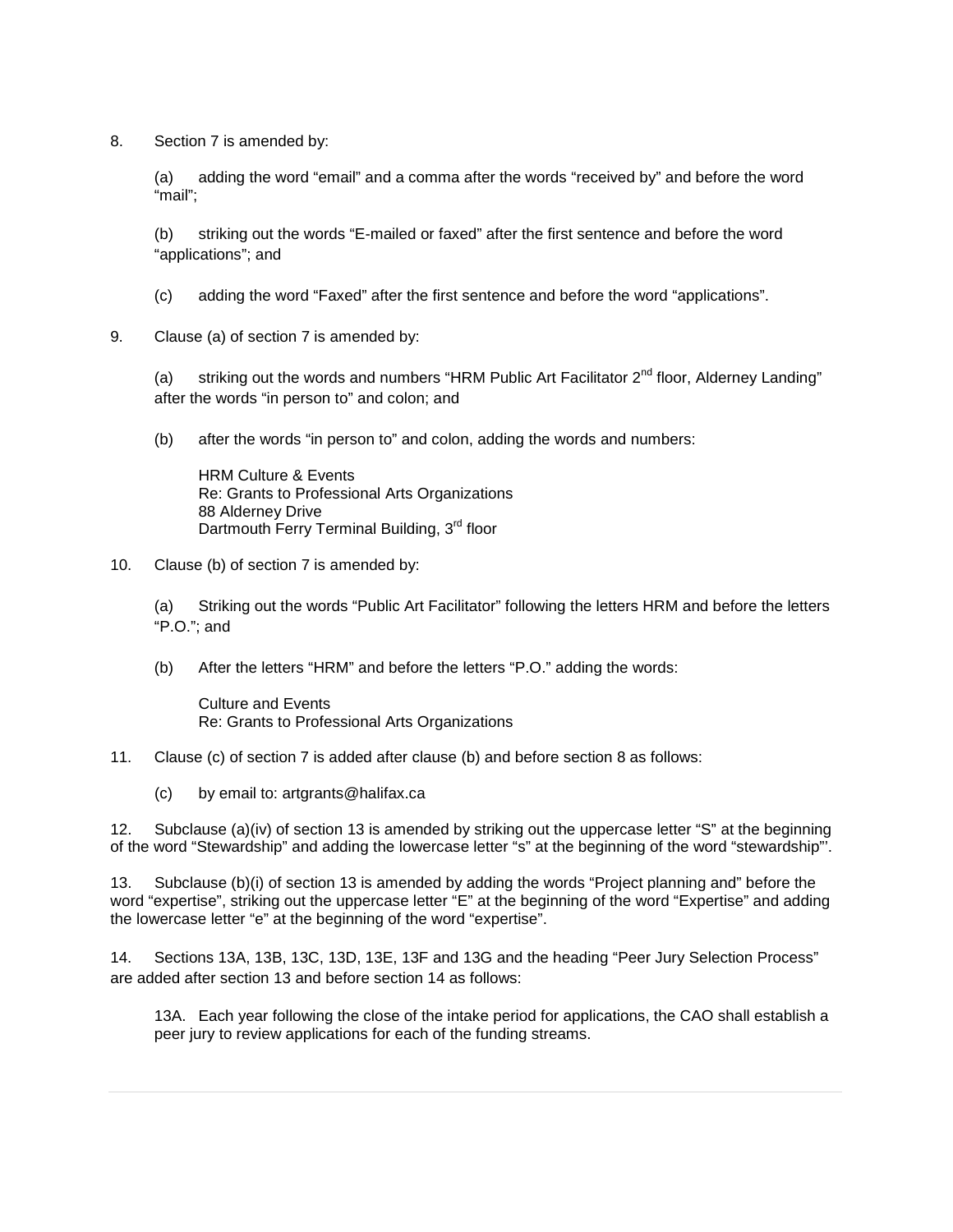13B. The CAO shall develop operating procedures to support the creation and work of peer juries, and the procedures may be amended by the CAO.

13C. Every two years, the CAO shall issue an open call for interested individuals to be included in a roster of jurors from which a peer jury may be chosen.

13D. The roster of jurors shall be comprised of all those individuals who respond to the call and who:

- (a) meet the definition of "peer" as set out in this Administrative Order; and
- (b) reside in the Halifax Regional Municipality.

13E. Following the close of the intake period for applications annually, Parks & Recreation staff shall recommend to the CAO a list of 3-5 candidates each from the roster of jurors to be the peer juries for the Operating Grants and Project Grants for that intake period.

13F. When establishing a peer jury, consideration shall be given to the following:

- (a) achieving a balance of:
	- (i) artistic discipline or area of professional expertise;
	- (ii) regional perspective;
	- (iii) age; and
	- (iv) cultural and gender diversity; and
- (b) potential conflicts of interest.

13G. An individual who has served on a peer jury may be selected to serve on a subsequent peer jury, but not in the same funding stream in consecutive years.

15. Section 14 is amended by:

(a) striking out the words and symbol "Community & Recreation Services" after the words "administered by" and before the period at the end of the sentence; and

(b) adding the words and symbol "Parks & Recreation" after the words "administered by" and before the period at the end of the sentence.

16. Section 16 is amended by:

(a) striking out the words and punctuation "Community & Recreation Services' staff, with the assistance of the Municipality's Grants staff," before the words "will review the applications";

(b) adding the words "The peer juries" before the words "will review the applications"; and

(c) adding the words and punctuation "make recommendations to Parks & Recreation staff. Parks & Recreation staff will" after the words "review the applications and" and before the words "prepare a report".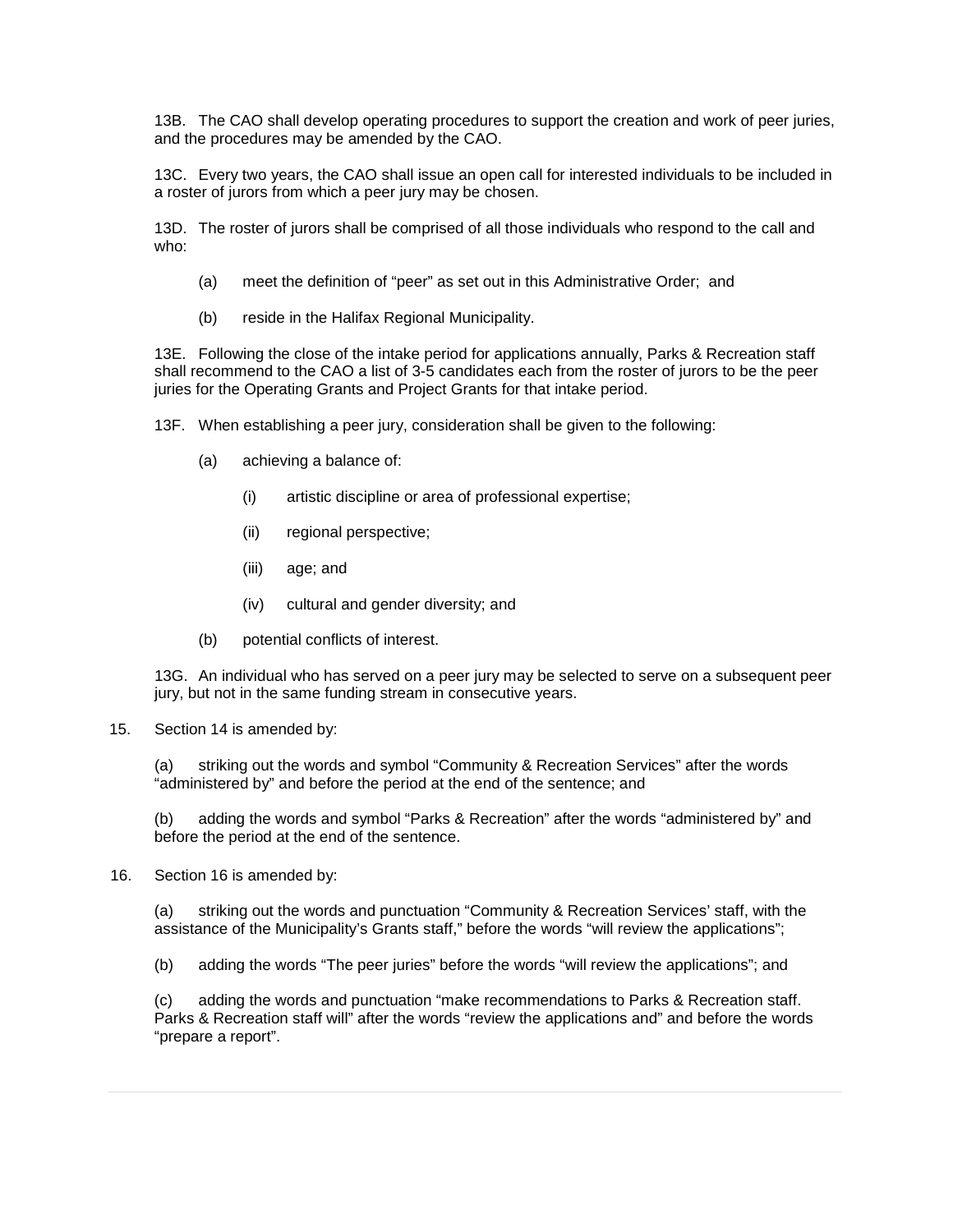17. Section 21A is added after section 21 and before section 22 as follows:

21A. Parks & Recreation staff will report annually to ArtsHalifax on the peer jury process and the grants approved by Council.

18. Section 22 is amended by:

(a) striking out the words and symbol "Community & Recreation Services'" after the words "available from" and before the word "staff"; and

(b) adding the words and symbol "Parks & Recreation" after the words "available from" and before the word "staff".

19. Section 25 is amended by:

(a) striking out the words and numbers "fifty per cent (50%)" after the word "dispersed" and before the word "upon";

(b) adding the words "in full" after the word "dispersed" and before the word "upon"; and

(c) striking out the words, numbers and punctuation ", and fifty per cent (50%) six months after the date of the approval of the application".

20. Section 26 is amended by:

(a) striking out the words and symbol "Community & Recreation Services'" after the word "notify" and before the word "staff", and after the words "request to" and before the word "staff"; and

(b) adding the words and symbol "Parks & Recreation" after the word "notify" and before the word "staff", and after the words "request to" and before the word "staff".

Done and passed in Council this th day of , 2016.

Mayor

Municipal Clerk

\_\_\_\_\_\_\_\_\_\_\_\_\_\_\_\_\_\_\_\_\_\_\_\_\_\_\_\_\_\_\_\_\_\_\_\_

\_\_\_\_\_\_\_\_\_\_\_\_\_\_\_\_\_\_\_\_\_\_\_\_\_\_\_\_\_\_\_\_\_\_\_\_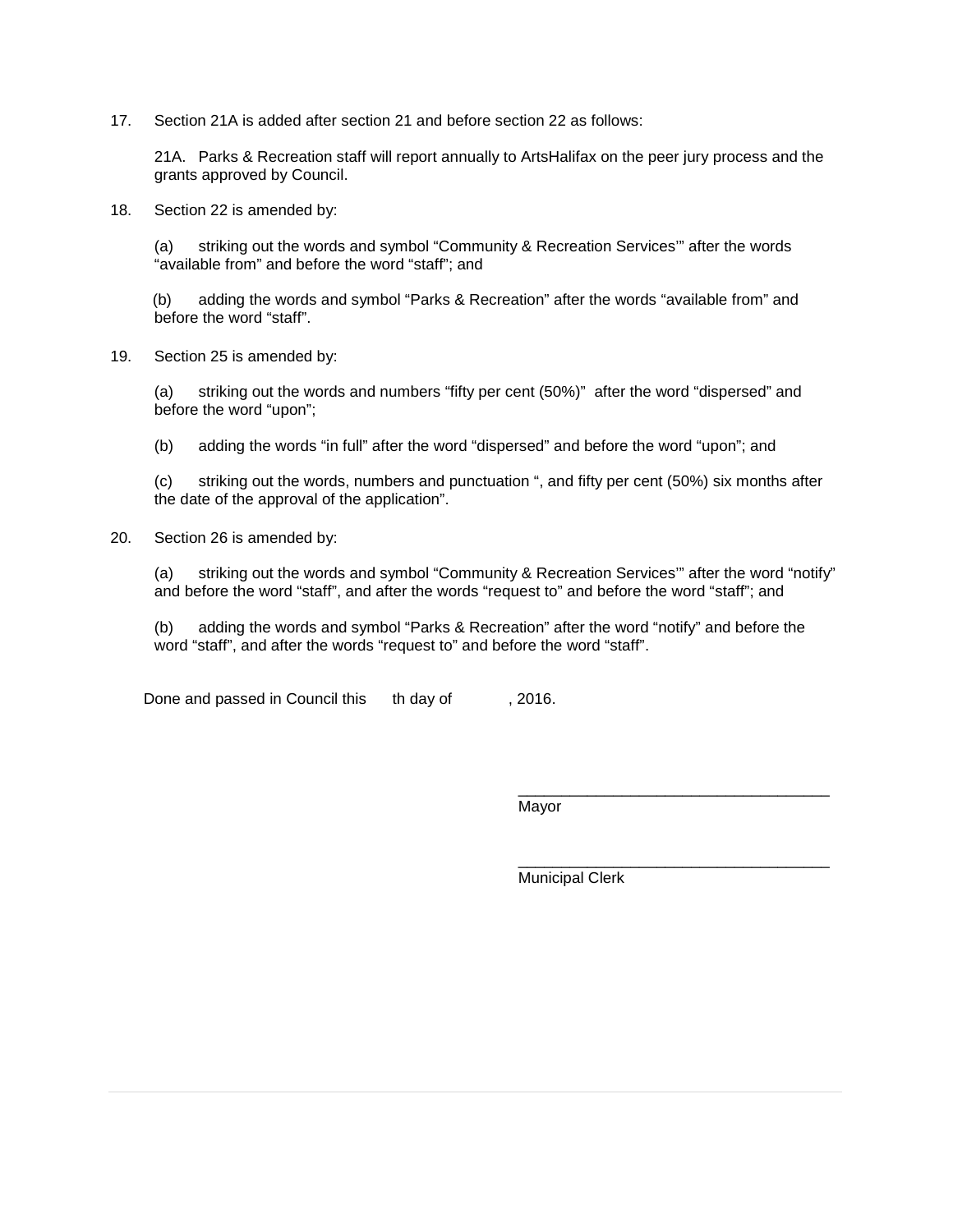# **ATTACHMENT C (Incorporating Proposed Changes)**

## **ADMINISTRATIVE ORDER NUMBER 2014-007-ADM Respecting Grants to Professional Arts Organizations**

**WHEREAS** the Council of the Halifax Regional Municipality values the contributions of the cultural community to the Halifax Regional Municipality;

**AND WHEREAS** the Council of the Halifax Regional Municipality wishes to support cultural organizations within the Halifax Regional Municipality through operating and project grants;

**BE IT RESOLVED AS AN ADMINISTRATIVE ORDER** of the Council of the Halifax Regional Municipality under the authority of the *Halifax Regional Municipality Charter,* as follows:

# **Short Title**

1. This Administrative Order may be known as the *Administrative Order on Grants to Professional Arts Organizations*.

## **Interpretation**

2. In this Administrative Order,

(a) "Anchor Organization" means a professional arts organization that has an annual budget of a minimum of \$3 million, is registered as a non-profit, has operated continuously for a minimum of three years, and demonstrates strong public impact in terms of number of events, attendance and employment figures;

(b) "Applicant" means a Professional Arts Organization applying for funding under this AO;

(ba) "ArtsHalifax" means the committee established by Council under Administrative Order 2014- 019-GOV, the ArtsHalifax Advisory Committee Administrative Order, to advise staff on the development of administrative processes in support of professional arts and culture in Halifax, or its successor committee;

(bb) "CAO" means the Chief Administrative Officer of the Municipality, or delegate;

(c) "Council" means the Council of the Halifax Regional Municipality;

(d) "Municipality" means the Halifax Regional Municipality;

(e) "Non-profit Organization" means a professional arts organization that is registered as a nonprofit, and has operated continuously for a minimum of three years with strong administrative management and a track record of success and artistic merit;

(ea) "Peer" means an individual who self-identifies as a professional artist, arts administrator, cultural worker, or individual actively involved in related communities of interest, and may include an individual who self-identifies as an emerging artist and demonstrates a commitment to pursuing a professional arts career through training, practice or mentorship;

(f) "Presenting Organization" means a Professional Arts Organization that presents professional or established artists to the public by way of performances, exhibits, demonstrations or lectures;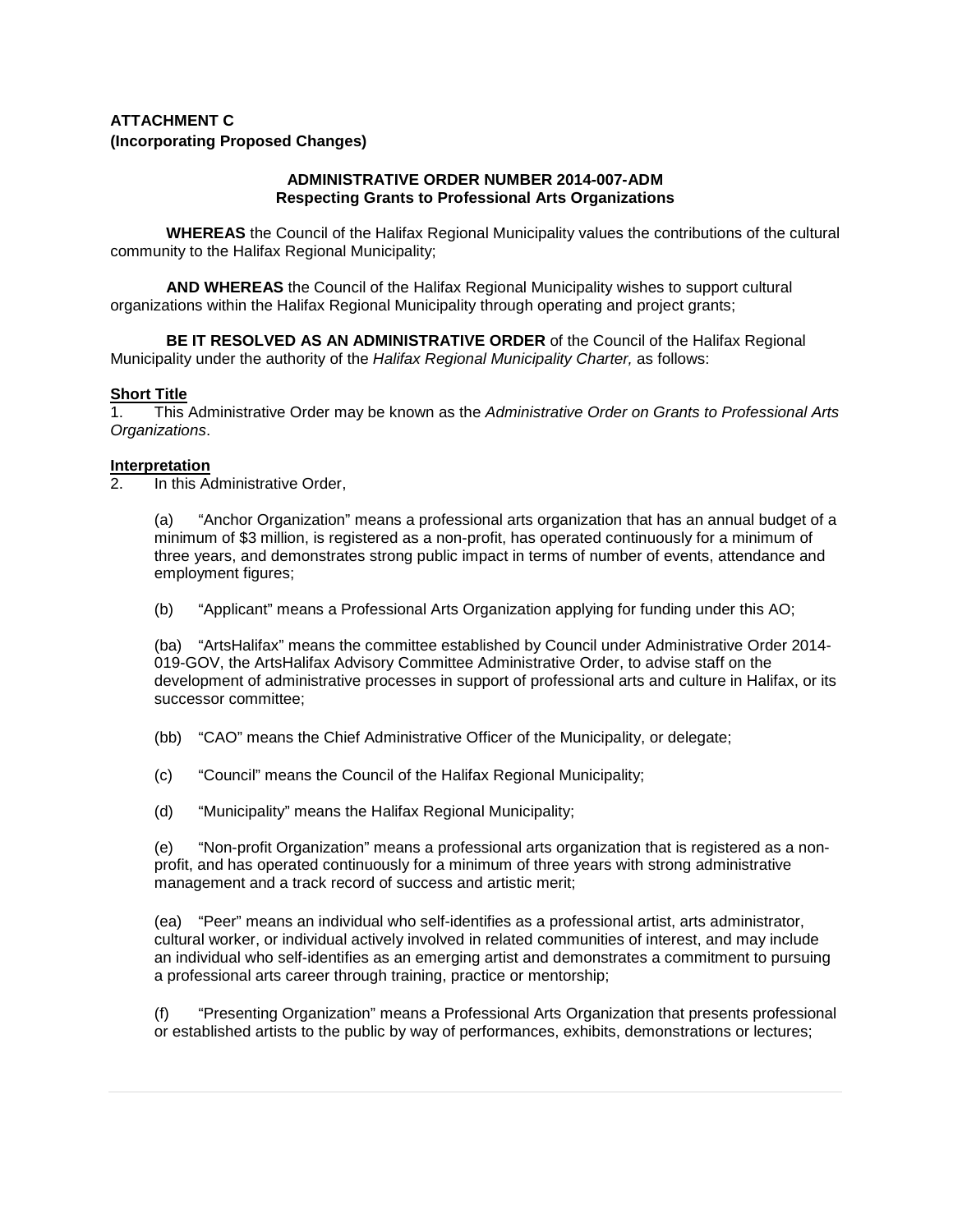(g) "Producer" means a Professional Arts Organization that produces and presents the arts to generally accepted artistic standards; and

(h) "Professional Arts Organization" means a registered, non-profit professional arts and culture organization that supports, presents, or produces work by professional or established artists, and employs qualified paid staff to administer on-going arts and culture programs and services.

## **Purpose**

3. The purpose of this Administrative Order is to provide for grants from the Municipality to professional arts organizations in the Halifax Regional Municipality to support those organizations, and thereby to support and promote the work of local artists and to foster broad public access to, and appreciation of, the arts.

# **Grants Available**

There are hereby established two funding streams:

(a) Operating Grant Program for Professional Arts Organizations: Supports the general and ongoing operational capacity of professional arts organizations in the Halifax Regional Municipality

(i) Available to Professional Arts Organizations that have operated continuously for a minimum of three years with strong administrative management and a track record of success and artistic merit.

(ii) Anchor organizations may receive a maximum of \$50,000.00 per fiscal year.

(iii) Non-profit organizations may receive a maximum of \$25,000.00 per fiscal year or 10% of the applicant's budget, whichever is less.

(iv) The Municipality will contribute no more than 60% of revenues required to cover annual administrative and core program costs. Council may consider variations on these criteria in extenuating circumstances.

(v) Combined municipal, provincial and federal funding will not exceed 90% of total revenues for annual administrative and core program costs.

(b) Project Grant Program for Professional Arts Organizations: Supports public access to professional arts activities on a project-specific basis.

(i) Available to Professional Arts Organizations that have operated continuously for a minimum of three years with strong administrative management and a track record of success and artistic merit.

(ii) Professional Arts Organizations may receive a maximum of \$10,000 per year for a specific arts project.

5. Professional Arts Organizations may make application to, and receive funding from, both programs in the same fiscal year.

5A. Notwithstanding section 5, a Professional Arts Organization awarded twenty-five thousand dollars (\$25,000.00) or more under the Operating Grant Program shall not be eligible for funding from the Project Grant Program.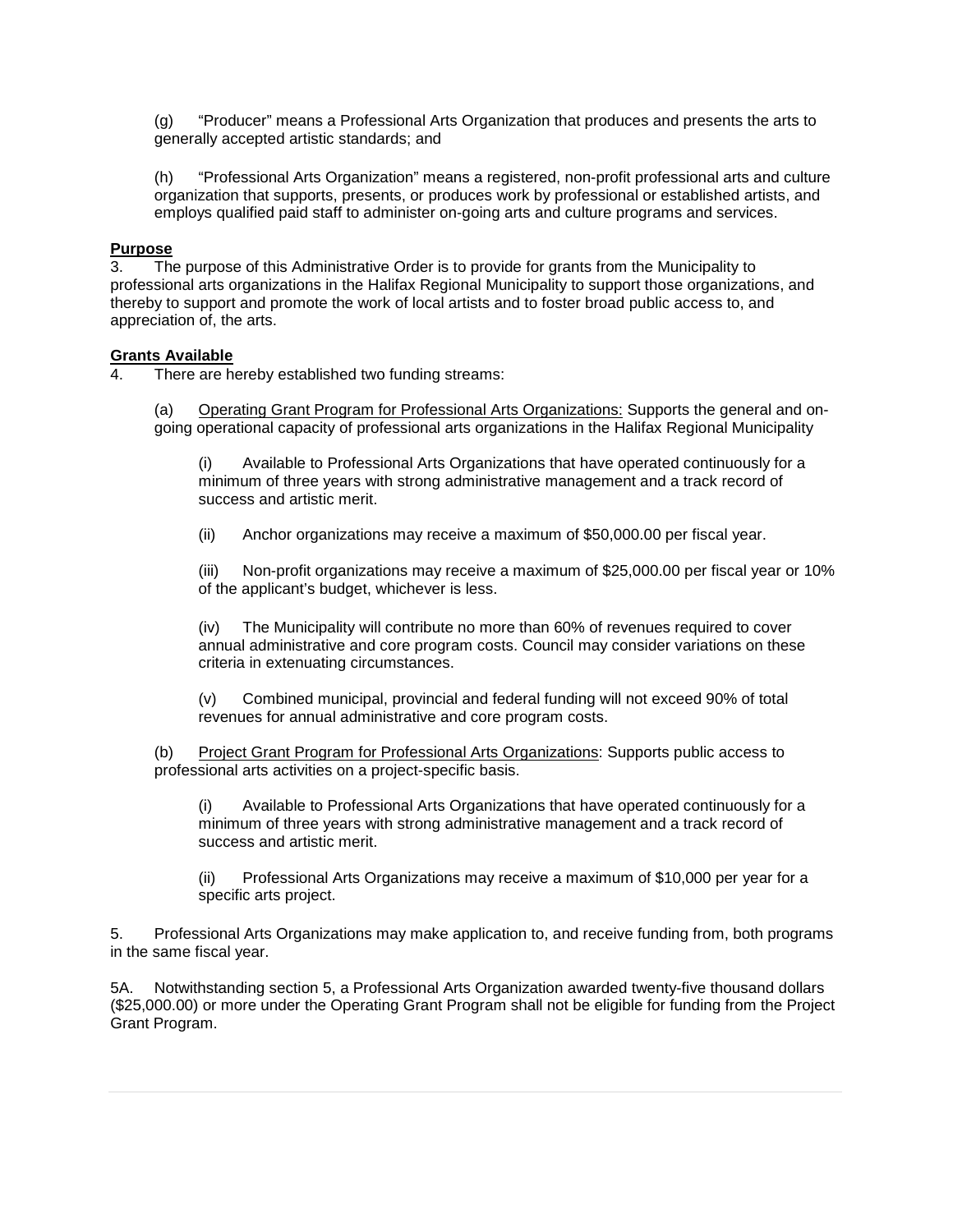# **Application Requirements**

6. There is one intake period per fiscal year. The intake period and application deadline will be established by staff and advertised on the HRM website.

7. All applications must be received by email, mail or in person. Faxed applications will not be accepted. Applications may be submitted:

- (a) in person to: HRM Culture & Events Re: Grants to Professional Arts Organizations 88 Alderney Drive Dartmouth Ferry Terminal Building, 3<sup>rd</sup> floor
- (b) by mail to: HRM Culture and Events Re: Grants to Professional Arts Organizations P.O. Box 1749 Halifax, NS B3J 3A5
- (c) by email to: artgrants@halifax.ca
- 8. Late or incomplete applications will not be reviewed or considered.
- 9. All applications shall include:

(a) a description of the applicant, including history of the programming and role in the community;

(b) details on any other funding received from the Municipality within the current and two previous fiscal years, including tax relief; and

(c) a statement of other funding sources sought by the applicant, including current status of applications.

- 10. Applications for the Operating Grant Program shall include:
	- (a) the applicant's detailed budget outlining projected revenues, operating and capital costs; and
	- (b) detailed financial statements for the previous 3 years of operation;
- 11. Applications for the Project Grant Program shall include:
	- (a) a detailed project description; and
	- (b) a detailed project budget.

## **Eligibility**

12. To be eligible for funding, an applicant shall be a registered not-for-profit society or not- for-profit cooperative in good standing with the Provincial Registrar of Joint Stock Companies or federally registered under the Corporations Act as a not-for-profit society or cooperative based and operating in Nova Scotia and meet the following criteria:

(a) has been operating for at least three years prior to the date of application;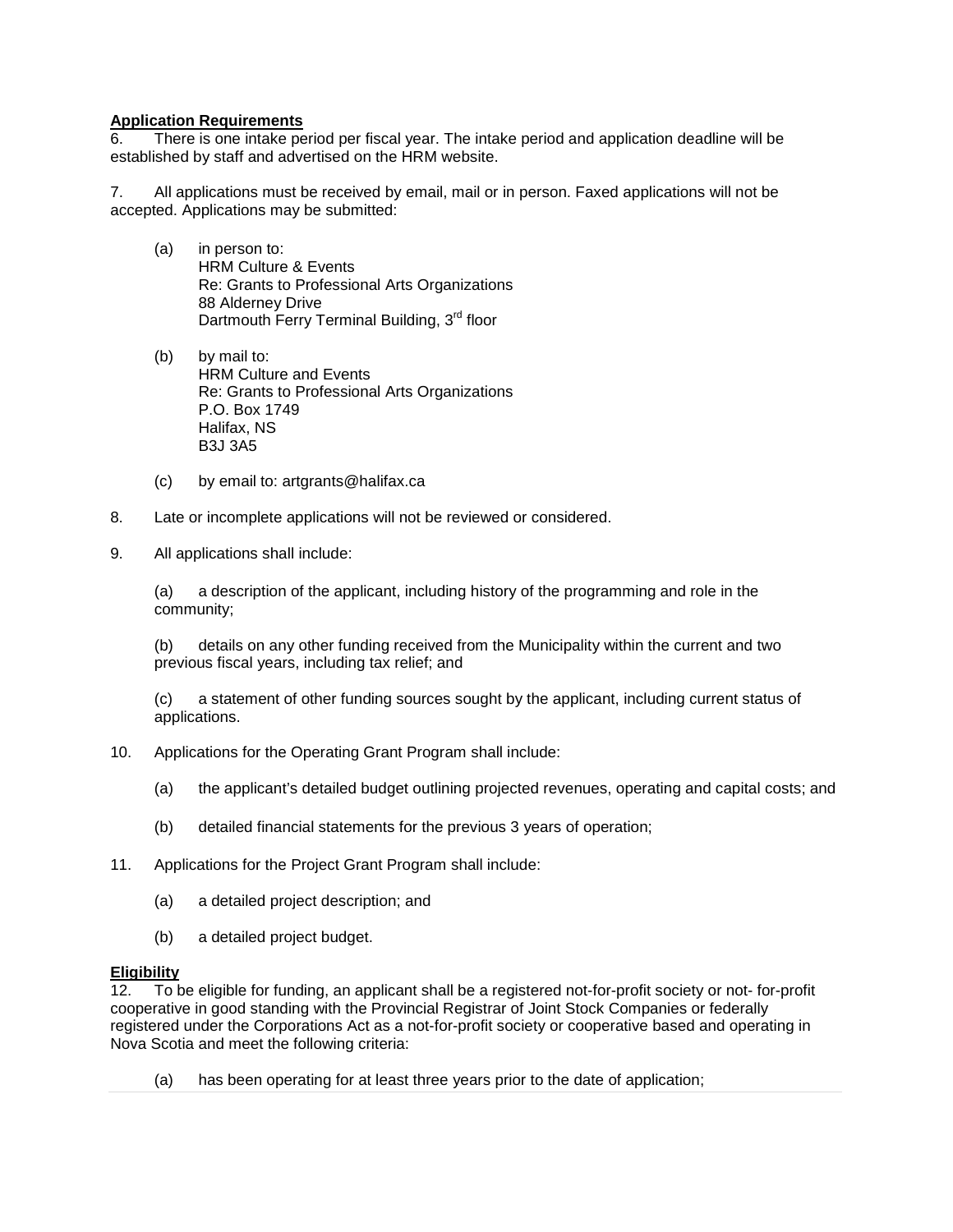(b) does not receive operating assistance, excepting tax relief, from any other municipal government, or department of the Municipality;

(c) maintains an active membership or shows a form of community support that includes residents of the Halifax Regional Municipality and persons other than those who serve on the board of directors;

(d) operates programs year round, except for presenting organizations which may have seasonal programs;

(e) has no outstanding reports due to the Municipality; and

(f) secures additional sources of revenue such as corporate contributions, donations, sales, and membership fees and must pursue other sources of public or private funding.

# **Application Evaluations**

13. The following criteria will be used to evaluate applications for Council's consideration:

- (a) For Operating Grants:
	- (i) Program planning and evaluation;
	- (ii) Community relationships;
	- (iii) Board Governance; and

(iv) Financial stewardship as demonstrated through financial statements and projected budgets.

- (b) For Project Grants:
	- (i) Project planning and expertise of project participants;
	- (ii) Project merit;
	- (iii) Public access and engagement through the project; and

(iv) Financial stewardship as demonstrated through financial statements and proposed project budget.

#### **Peer Jury Selection Process**

13A. Each year following the close of the intake period for applications, the CAO shall establish a peer jury to review applications for each of the funding streams.

13B. The CAO shall develop operating procedures to support the creation and work of peer juries, and the procedures may be amended by the CAO.

13C. Every two years, the CAO shall issue an open call for interested individuals to be included in a roster of jurors from which a peer jury may be chosen.

- 13D. The roster of jurors shall be comprised of all those individuals who respond to the call and who:
	- (a) meet the definition of "peer" as set out in this Administrative Order; and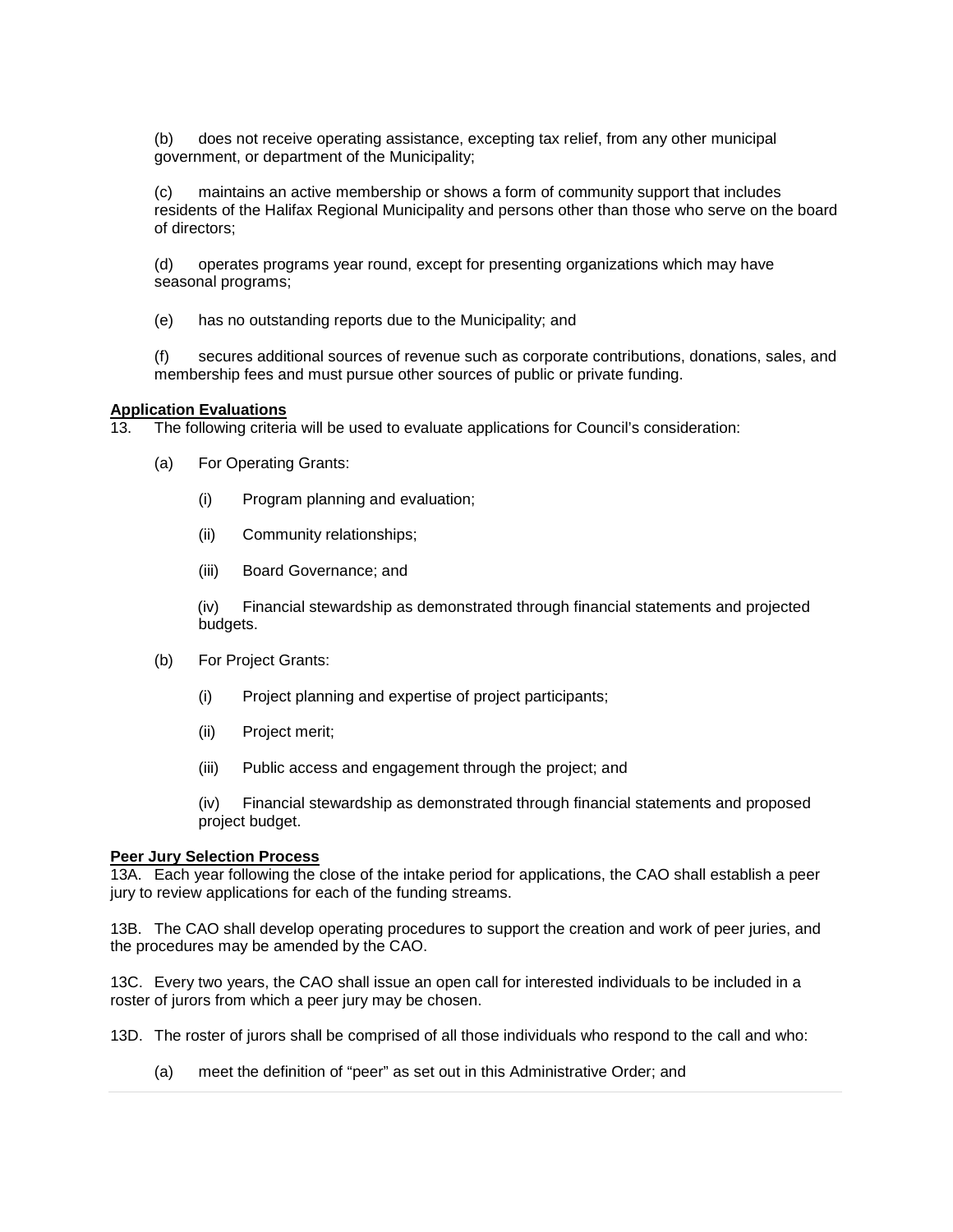(b) reside in the Halifax Regional Municipality.

13E. Following the close of the intake period for applications annually, Parks & Recreation staff shall recommend to the CAO a list of 3-5 candidates each from the roster of jurors to be the peer juries for the Operating Grants and Project Grants for that intake period.

13F. When establishing a peer jury, consideration shall be given to the following:

- (a) achieving a balance of:
	- (i) artistic discipline or area of professional expertise;
	- (ii) regional perspective;
	- (iii) age; and
	- (iv) cultural and gender diversity; and
- (b) potential conflicts of interest.

13G. An individual who has served on a peer jury may be selected to serve on a subsequent peer jury, but not in the same funding stream in consecutive years.

## **Application Review Process**

14. Applications will be administered by Parks & Recreation.

15. Applicants will be notified promptly if their application is ineligible.

16. The peer juries will review the applications and make recommendations to Parks & Recreation staff. Parks & Recreation staff will prepare a report for consideration by the HRM Grants Committee for recommendation to Council.

17. Final approval of all applications for a grant, and the amount thereof, is a decision of Council in its sole discretion.

- 18. Notification of the decision of Council will be mailed to applicants after it is made.
- 19. Approval of grants is conditional on Council's approval of the annual program budget.
- 20. Applicants must re-apply for funding annually.
- 21. Due to limited funds, not all eligible applications may receive funding.

21A. Parks & Recreation staff will report annually to ArtsHalifax on the peer jury process and the grants approved by Council.

## **Conditions of Approval & Payment of Grants**

22. Successful applicants are required to complete a final report form describing the impact of the funding received from the Municipality. Final report forms will be sent with the confirmation of the award and will be available from Parks & Recreation staff. The criteria for reporting includes:

(a) name of organization, amount of grant, terms and conditions (as described in the letter notifying you of approval by Council which is sent with payment);